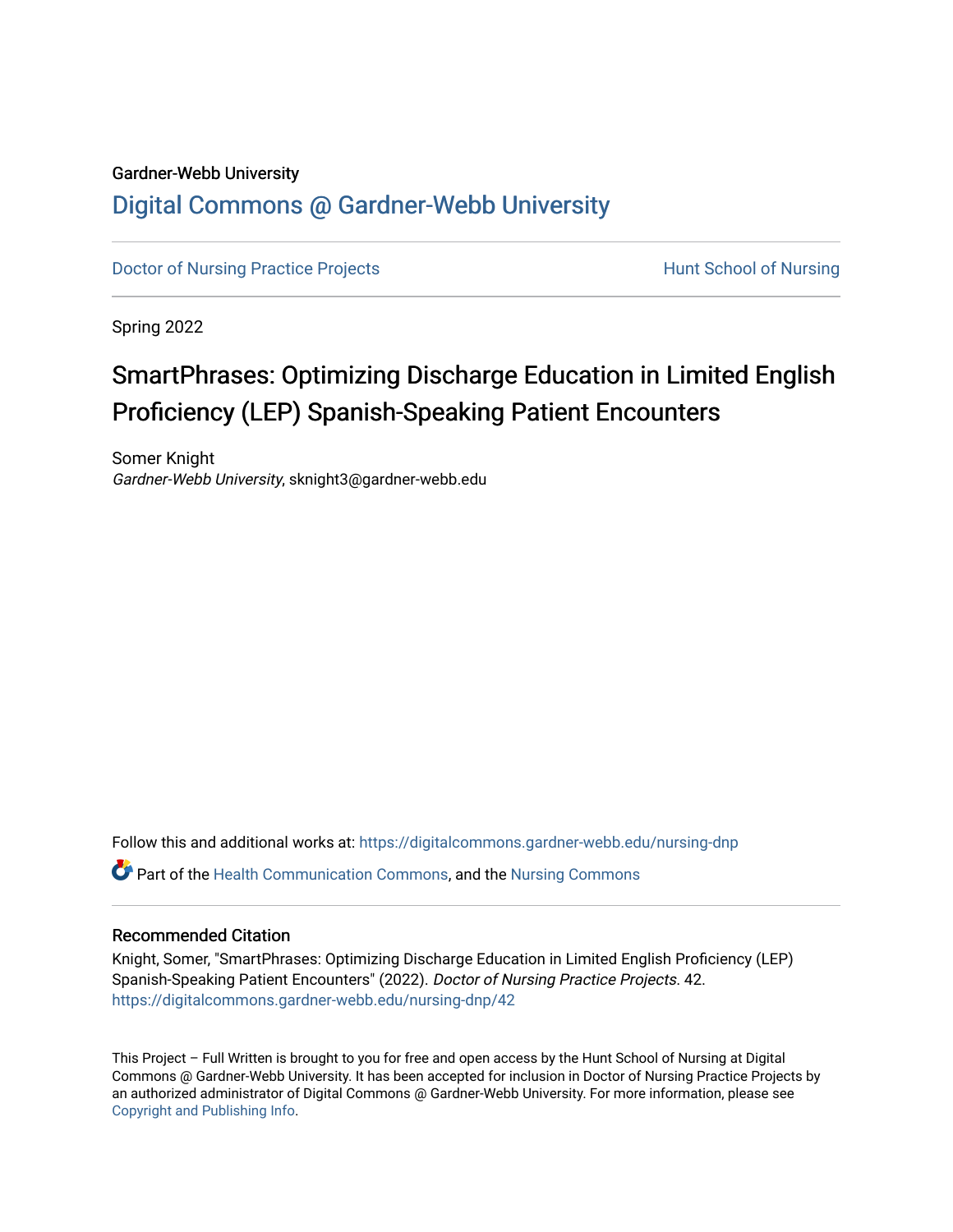# **SmartPhrases: Optimizing Discharge Education in Limited English Proficiency**

# **(LEP) Spanish-Speaking Patient Encounters**

by

Somer Knight

A project submitted to the faculty of Gardner-Webb University Hunt School of Nursing in partial fulfillment of the requirements for the degree of Doctor of Nursing Practice

Boiling Springs, NC

2022

\_\_\_\_\_\_\_\_\_\_\_\_\_\_\_\_\_\_\_\_\_\_\_\_\_\_\_\_\_\_\_\_\_ \_\_\_\_\_\_\_\_\_\_\_\_\_\_\_\_\_\_\_\_\_\_\_\_\_\_\_\_\_\_\_\_\_

Submitted by: <br>
Approved by:

Somer Knight Abby Garlock, DNP, RN, LCCE

April 27, 2022 April 27, 2022\_\_\_\_\_\_\_\_\_\_\_\_\_\_\_\_\_

Date Date Date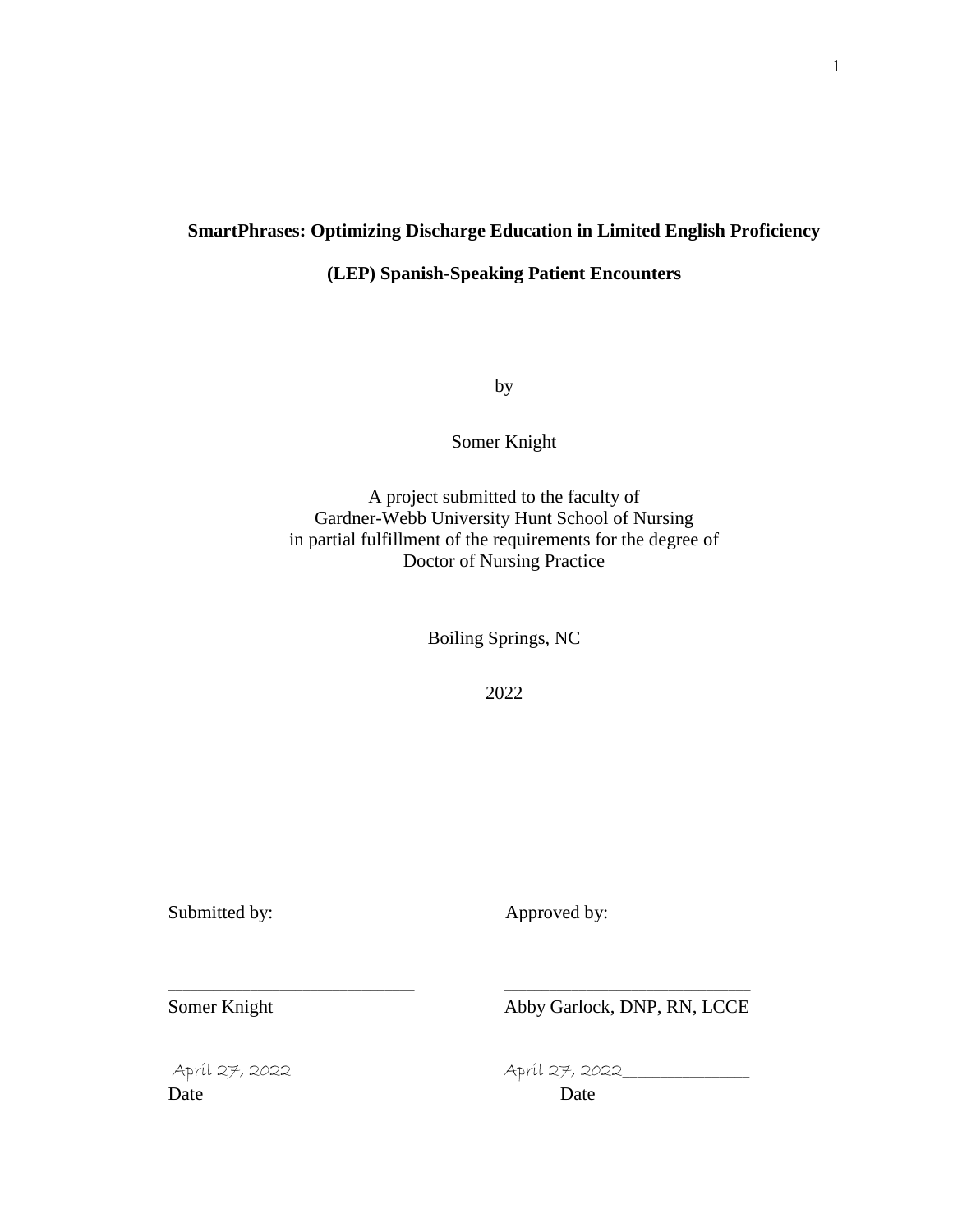#### **Abstract**

Health inequities due to communication barriers exist at a high rate for those who identify with limited English proficiency. This quality improvement project aimed to decrease these inequities by providing pre-translated discharge instructions (AVS) to patients who receive surgical services and recover in the pediatric post anesthesia care unit (PACU) of a state hospital. Specifically, this project examined if the availability of pre-translated instructions (SmartPhrases) increased nurse and interpreter satisfaction with the discharge process, and improved their perceived level of equitable care they are able to provide. Discharge instructions were gathered from the participating surgical and interventionist teams, and the PACU nursing staff drafted post-anesthesia care instructions. These instructions were then translated by interpreter services and entered into the charting system as SmartPhrases to be used by the teams. This project's influence was analyzed by dispersing a survey using Likert-style questions to the nursing staff of the PACU and the interpreter services staff. The use of interpreter services was also analyzed by tracking requests made by the PACU nursing staff for 1 month. Results showed an increase in staff satisfaction in the discharge education process, as well as an improvement in their perceived level of care provided. This project provides a foundation for the use of SmartPhrases in discharge teaching for LEP patients, which is a critical step in providing equitable care to all patients.

*Keywords:* equity, Spanish, limited-English proficiency, discharge, nurse satisfaction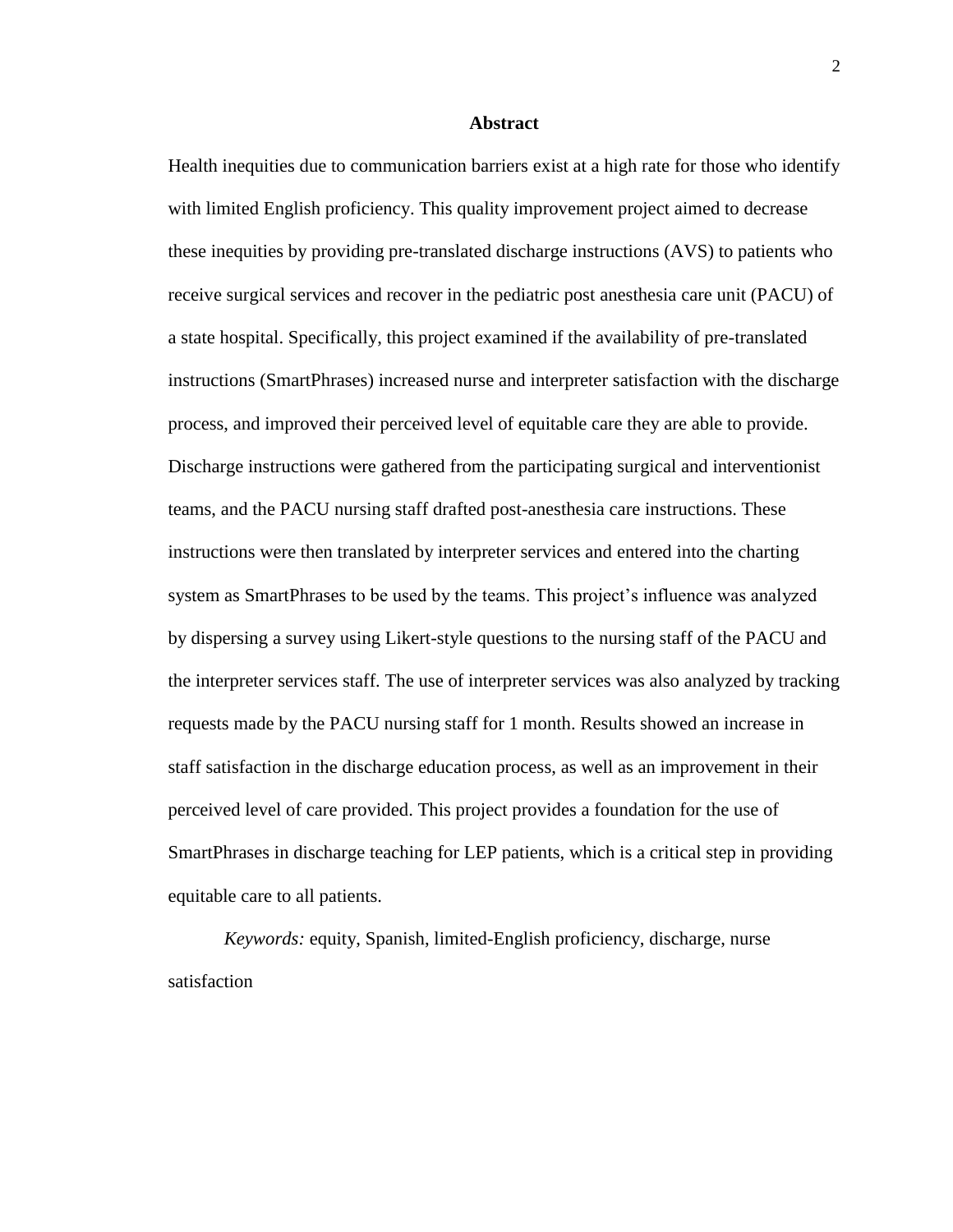# **Acknowledgements**

I would like to thank Dr. Abby Garlock, my project chair, for her patience and excellent instruction through this process.

We thank the children's PACU nursing staff, interpreter services staff, Dr. Adam Suchar, pediatric anesthesiology, Dr. Michael Phillips, pediatric general surgery, and the UNC pediatric surgery medical staff for assistance with this project.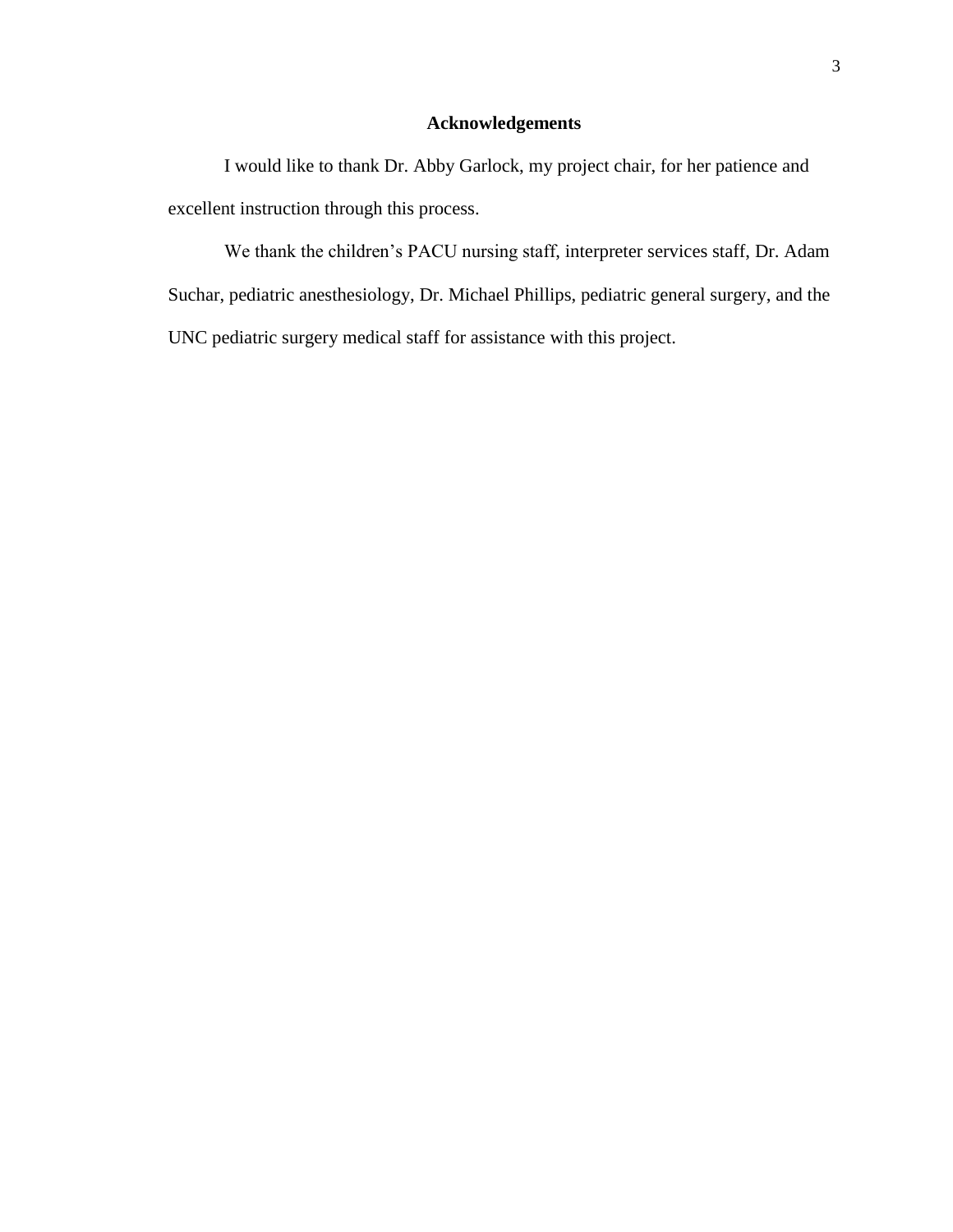| Leininger's Theory of Culture Care Diversity and Universality 22 |  |
|------------------------------------------------------------------|--|
|                                                                  |  |
|                                                                  |  |
|                                                                  |  |
|                                                                  |  |

# **Table of Contents**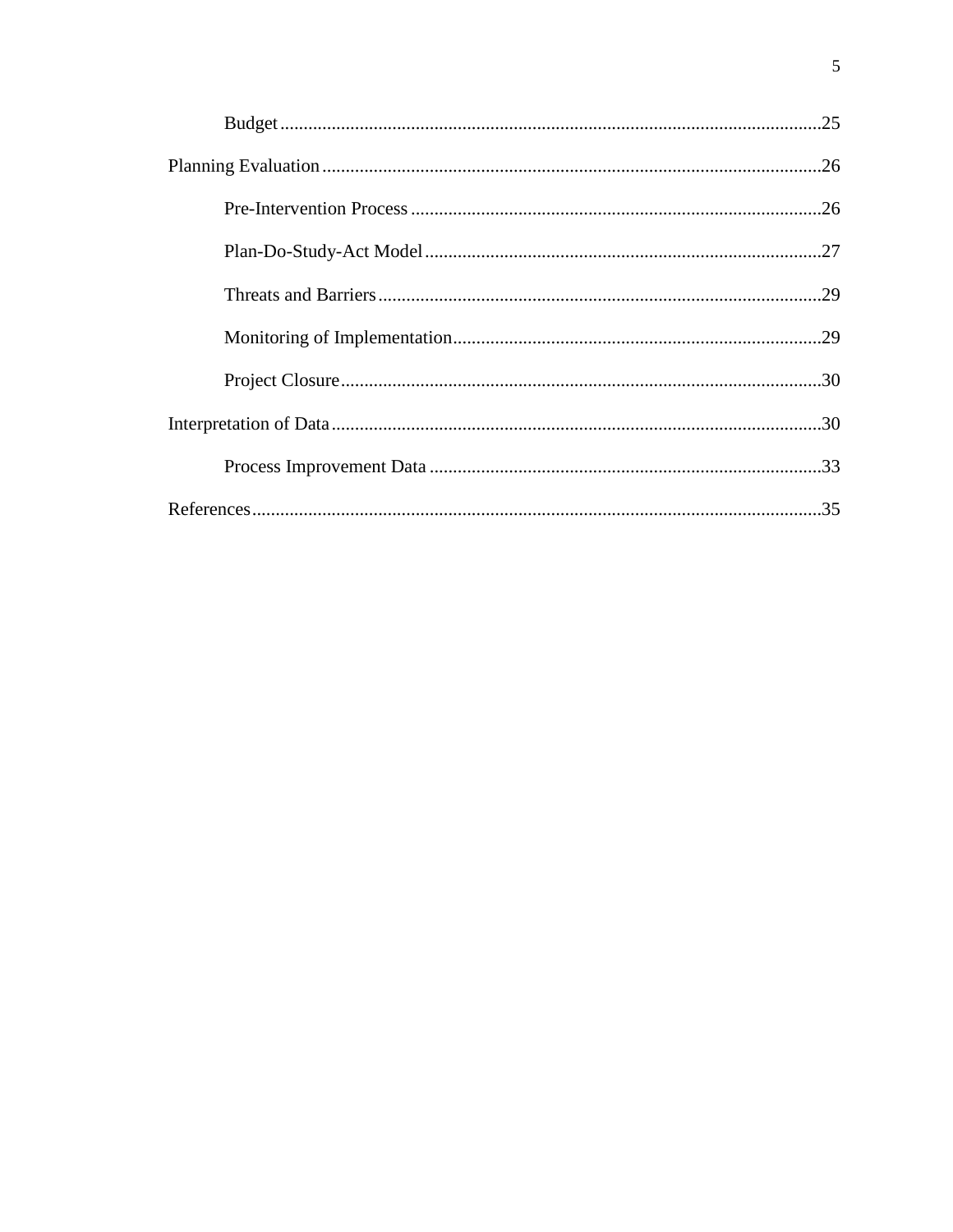# **List of Figures**

| Figure 3: Response to Item 1: Satisfaction with Spanish SmartPhrases for Discharge |  |
|------------------------------------------------------------------------------------|--|
|                                                                                    |  |
| Figure 4: Response to Item 2: Perceived Level of Equitable Care32                  |  |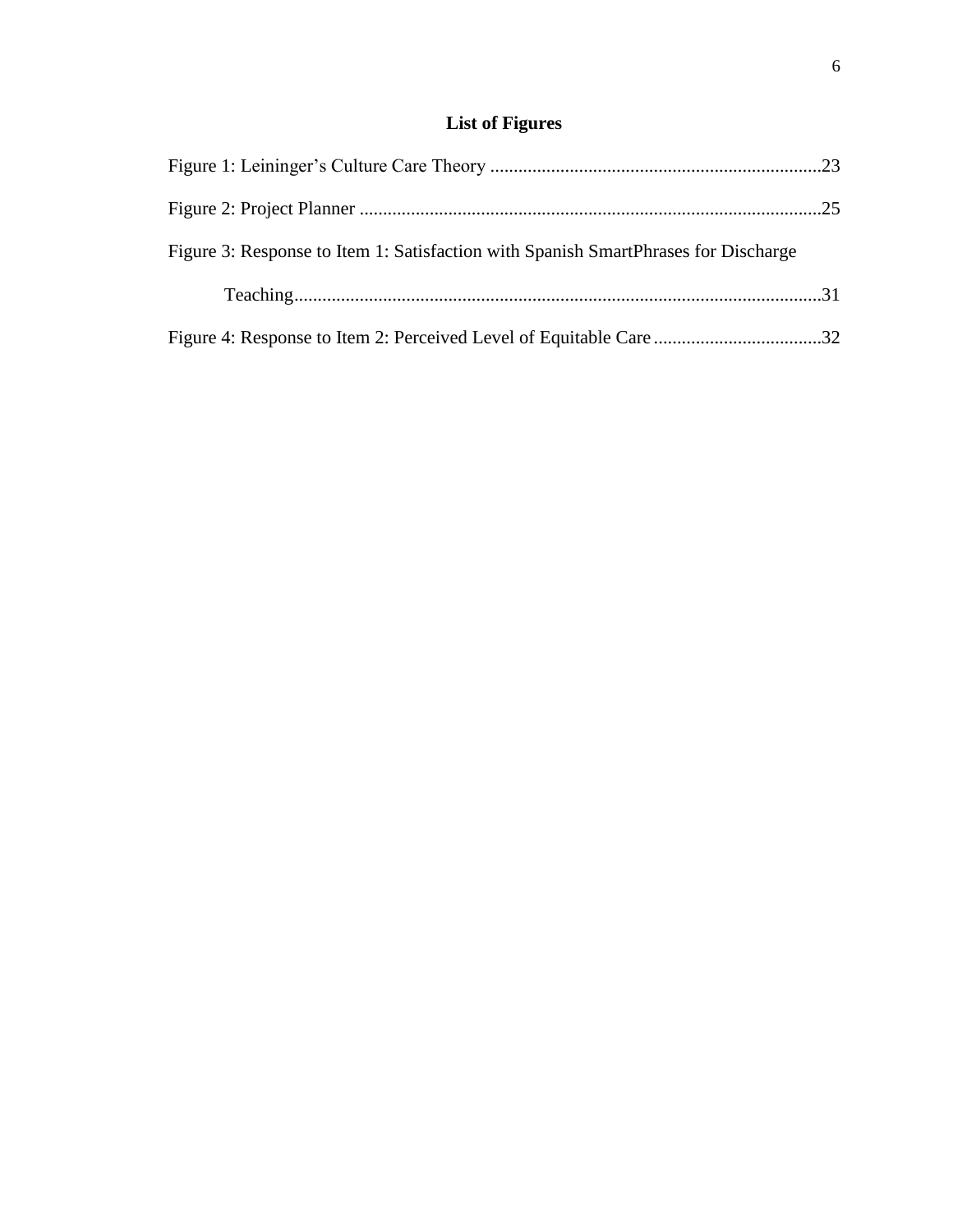# **List of Tables**

| Table 1: Distribution of Responses to Satisfaction with Spanish SmartPhrases for |  |
|----------------------------------------------------------------------------------|--|
|                                                                                  |  |
| Table 2: Distribution of Responses to Perceived Level of Equitable Care32        |  |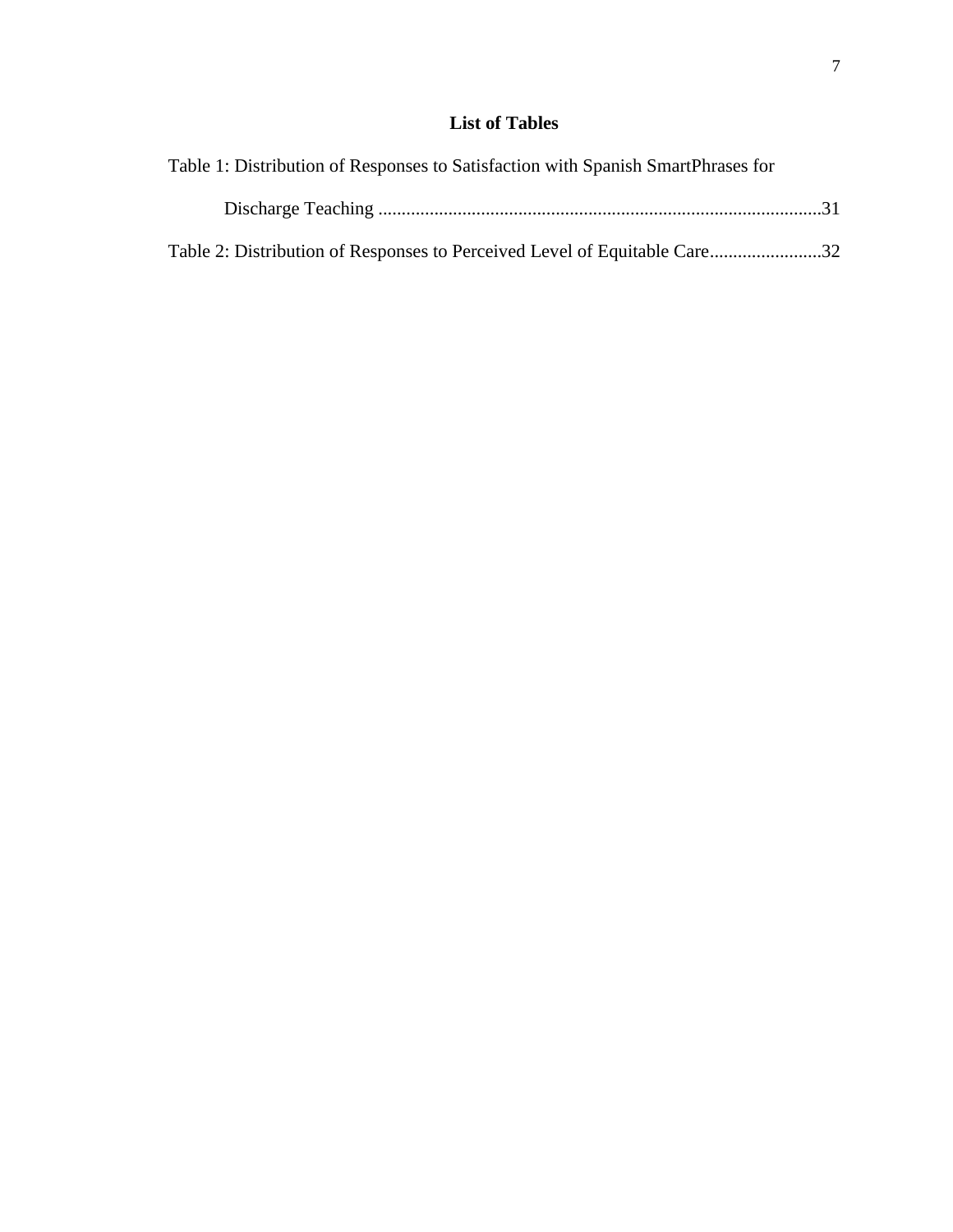#### **Problem Recognition**

Approximately 25,000,000, or 8% of the American population are classified as speaking English less than very well, classifying them as limited English proficiency (LEP) (Zong & Batalova, 2015). Since the 1990s, the immigrant population has seen a dramatic increase of 80% in the United States, with about 64% of those individuals identifying as Spanish-speaking (Zong & Batalova, 2015). Disparities in health care delivery for LEP individuals are heavily documented and pervasive in all settings, and while there are many factors that contribute to this, under-utilization of interpreter services is identified as both a significant and modifiable cause (Karliner et al., 2017).

# **Problem Identification**

While the availability of interpreter services has been mandated by federal agencies, the quality and ease of access vary widely across different systems (Tam et al., 2020). Only 10-30% of participants in one study reported receiving access to interpreter services, which highlights the critical need for improvement in this service (Gutman et al., 2018). Available modes of interpretation identified in the literature are ad hoc (family or friend), professional in-person, video, and telephone. Of these various modes, inperson interpretation has been identified as the most preferred method, according to reports of higher satisfaction from the patients and their families (Joseph et al., 2017).

Inequities in the quality of discharge education and related outcomes in the LEP population are well-documented, and there seems to be a notable link between the mode of interpretation and the perceived quality of interaction. Studies show that LEP parents perceive their children's care as less than satisfactory due to many variables, such as timeliness, participation in decision making, and effective communication (Guerrero et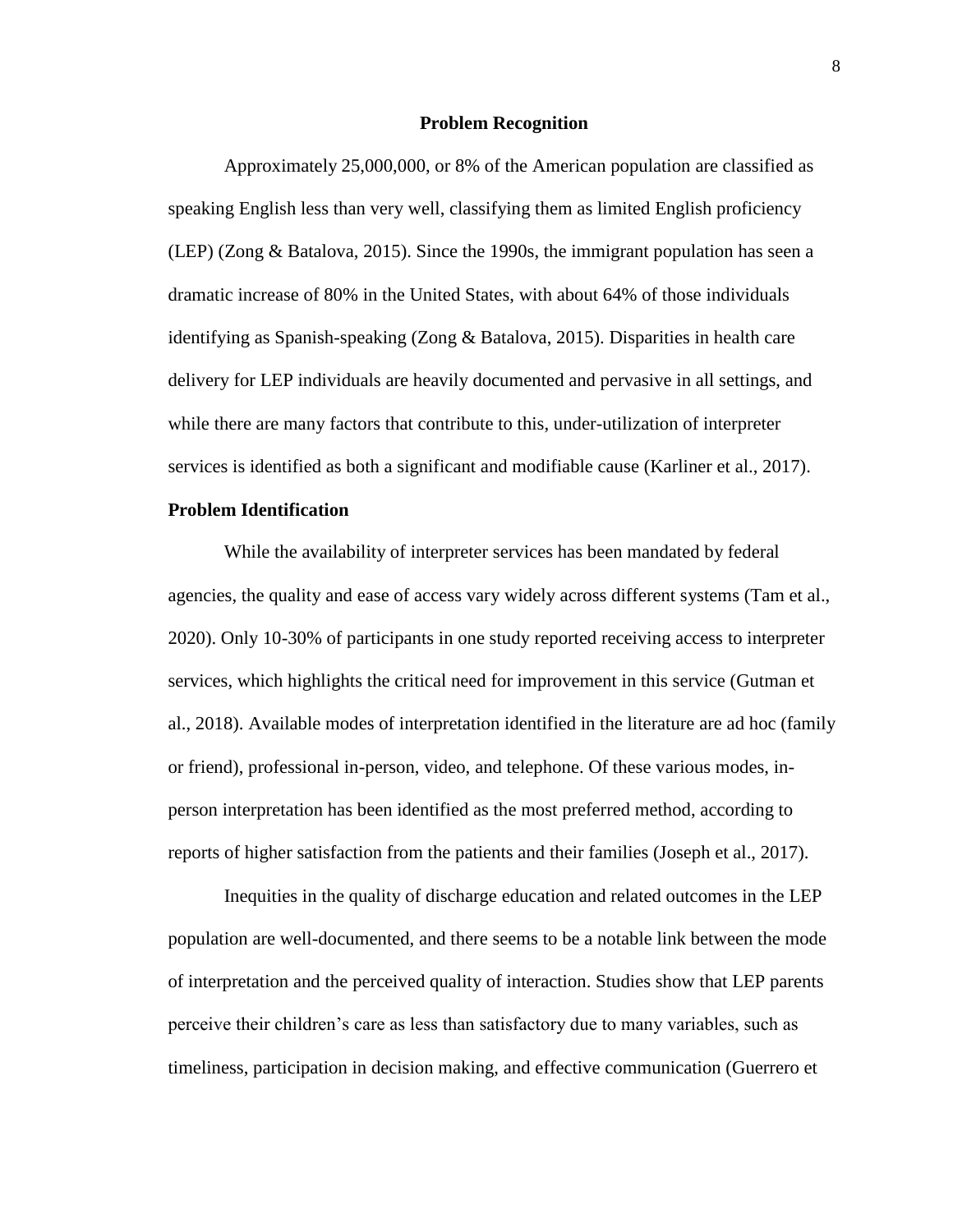al., 2018). A significant portion of the population served by the University of North Carolina Children's Hospital Division of Surgical Services identifies as LEP. This entity shares interpreter services with the entire hospital campus, making the process of obtaining help when it is needed very difficult. Management within interpreter services has expressed the need for additional education for nursing staff to optimize effective use of these services (S. Pagliara, personal communication, February 9, 2021).

## **Problem Statement**

It was discovered that patients/families who are Spanish-speaking, limited English proficient (LEP) in the hospital children's post-anesthesia care unit (PACU) may wait 60- 90 minutes to receive in-person interpreter services. The wait is often extended by the need for discharge instructions, or after-visit summaries (AVS) to be translated prior to the interpreter's arrival. There are many resources available to improve the discharge process for these patients, such as the EPIC charting system, which offers a library of educational handouts in various languages, a designation for language preference within the patient's chart, and the ability to decrease the time spent to draft discharge instructions using SmartPhrases, which are pre-written templates that populate with the entry of a keyword. The utilization of SmartPhrases could decrease the PACU length of stay for this patient population by having the Spanish version of a set of instructions already available, decreasing the amount of written information that has to be translated. The goal of the proposed intervention was to increase nurse and interpreter satisfaction with the discharge process, as well as improve their perceived level of equitable care they are able to provide by allowing for a timelier discharge process.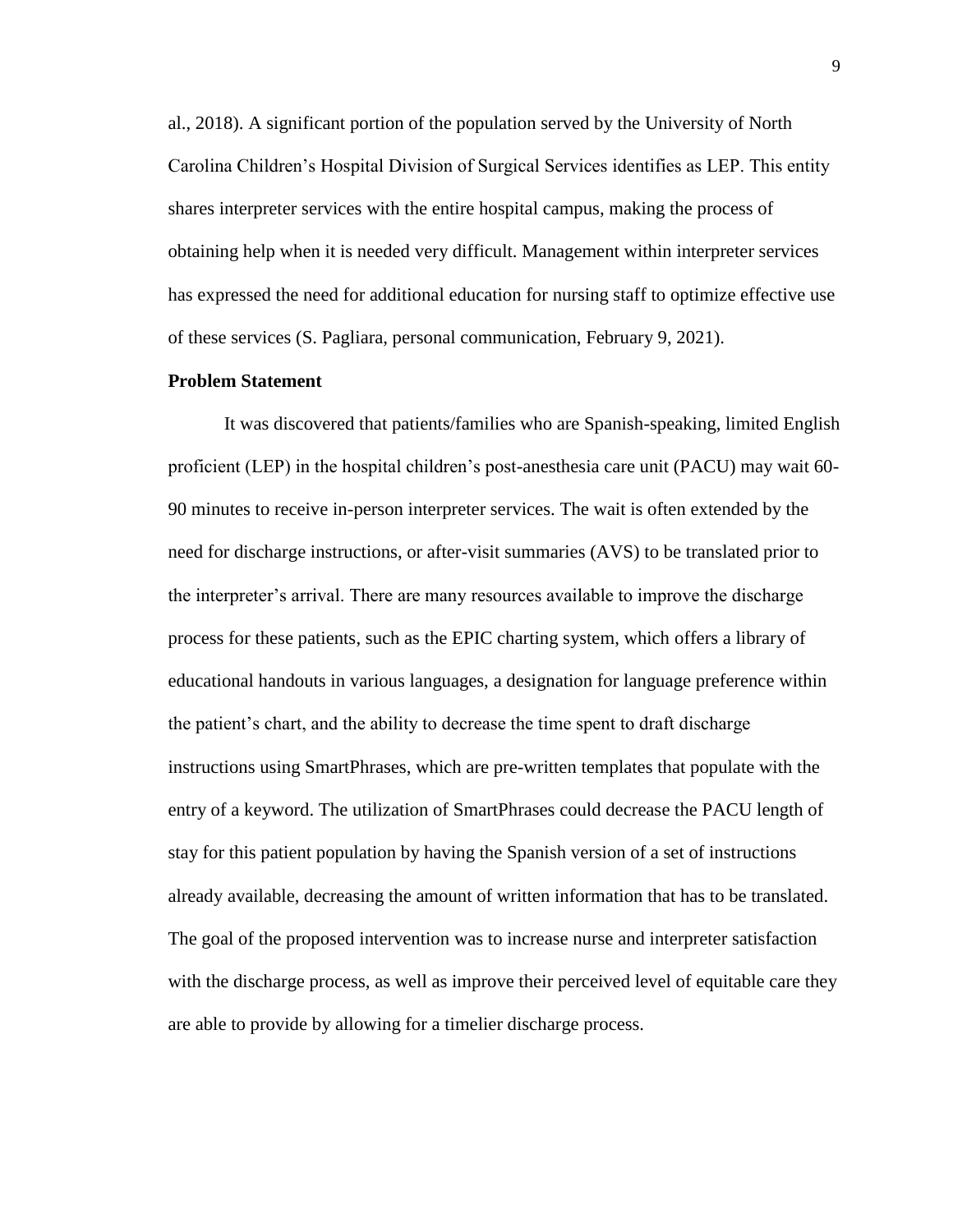## **Review of Current Literature**

An English-language search was conducted utilizing PubMed, CINAHL, and Bulldog OneSearch. A total of 15 articles were obtained, including randomized control trials, case reports, perspective studies, and case control studies. Keywords used included: "professional interpreter", "language barriers", and "limited-English proficient".

Gutman et al. (2018) addressed the increased risk of adverse events among limited English proficiency (LEP) patients in the pediatric emergency department by analyzing transcripts of video-recorded pediatric ED visits that were conducted as part of a randomized control trial. There were 101 interactions total. The purpose of the study was to assess whether the use of a professional interpreter correlates with the quality of communication during discharge. Gutman et. al (2018) confirmed that interpreter use is associated with more clear instructions and enhanced communication, possibly resulting in improved safety and outcomes. The data was collected at a single academic children's hospital, which means that acuity and medical complexity are naturally higher due to referrals. This may shape interactions. Additionally, only a small number of families consented to video recording in the randomized control trial, which could result in selection bias.

Tam et al. (2020) focused on hospital staff perspectives of interpreter and provider roles in communication, modalities used, and possible barriers to enhanced communication. The investigation was conducted using focus groups consisting of Spanish interpreters, hospital attendings, residents, and registered nurses. Three perceived responsibilities were observed, which were that interpreters should provide exact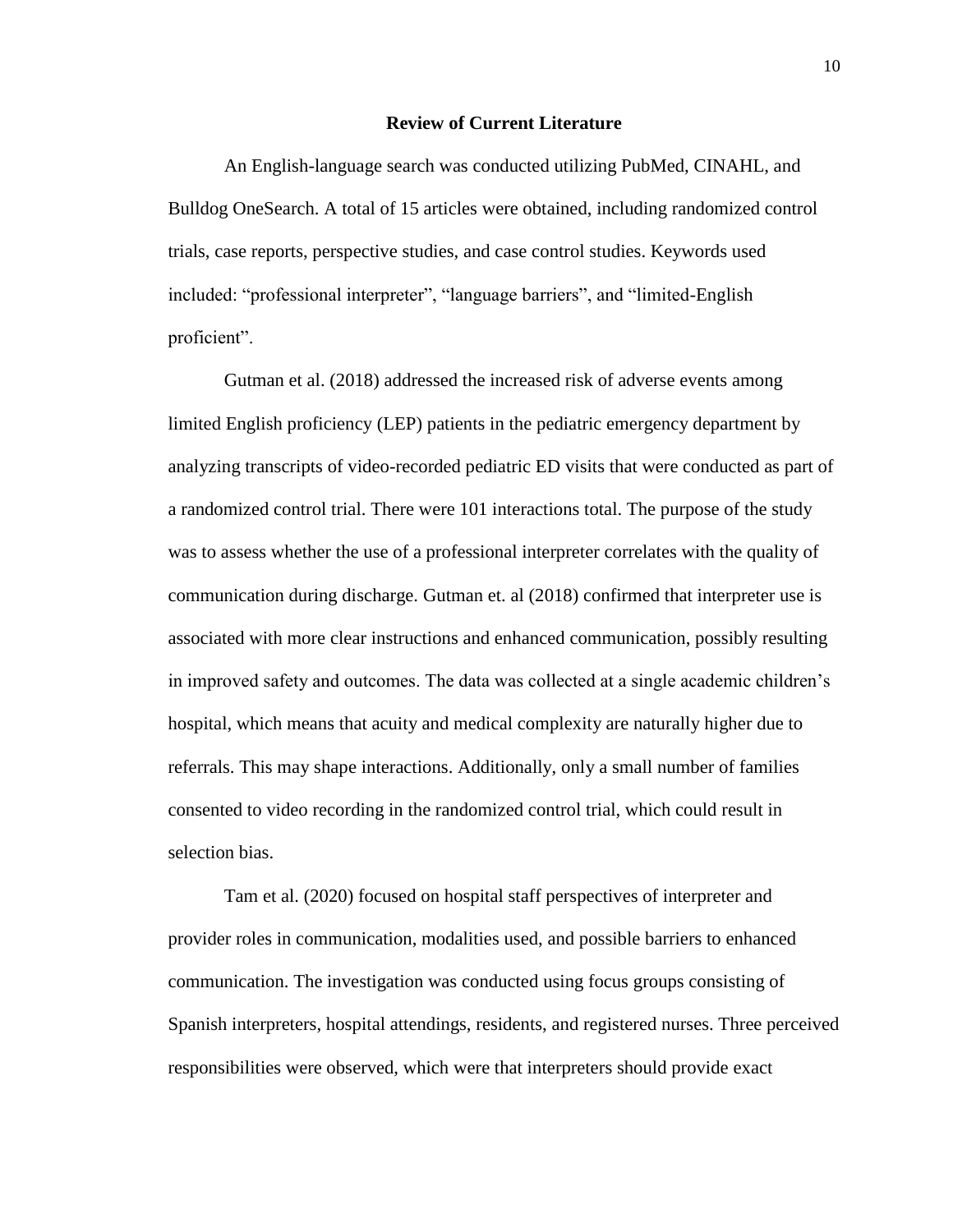interpretation, act as cultural brokers, and maintain transparency. The groups also agreed that in-person interpreters were preferred over telephone and video. Finally, barriers identified include accessibility, overconfidence in language skills leading to the omission of interpreter services, identification of need for interpreters, and variable family dynamics. Only four disciplines within the healthcare team were included in the focus groups, which may offer a limited view of the entire team's perceptions on this topic.

Karliner et al. (2017) discussed the possibility of bedside dual-handset telephones being utilized to increase access to interpreter services in inpatient communications, thus decreasing 30-day readmission rates. Karliner et al. (2017) reported a significant decrease in readmission rates among the intervention group, with a significant reoccurrence of increased readmissions after the handsets were less accessible. The proposed explanation is that without the conveniently-placed handsets, providers demonstrated more "gettingby" behavior, which leads to more educational errors.

Guerrero et al. (2018) attempted to identify physician perspectives of both negative and positive adaptations used to communicate with LEP patients with a qualitative interview study. Eleven interviews were conducted and reviewed, and common themes were extracted. First, relationship and trust-building were affected with LEP patients since nuanced communication is lost in translation, and cultural barriers are harder to identify. It is more difficult to assess literacy because messages are passed indirectly through a third party. Lastly, time barriers are pervasive, leading to miscommunication of important details and less opportunity for "hand-on-the-door", lastminute questions (Guerrero et al., 2018). A limitation of the study was the small sample size of 11 interviews within one facility; answers may not be representative of all views.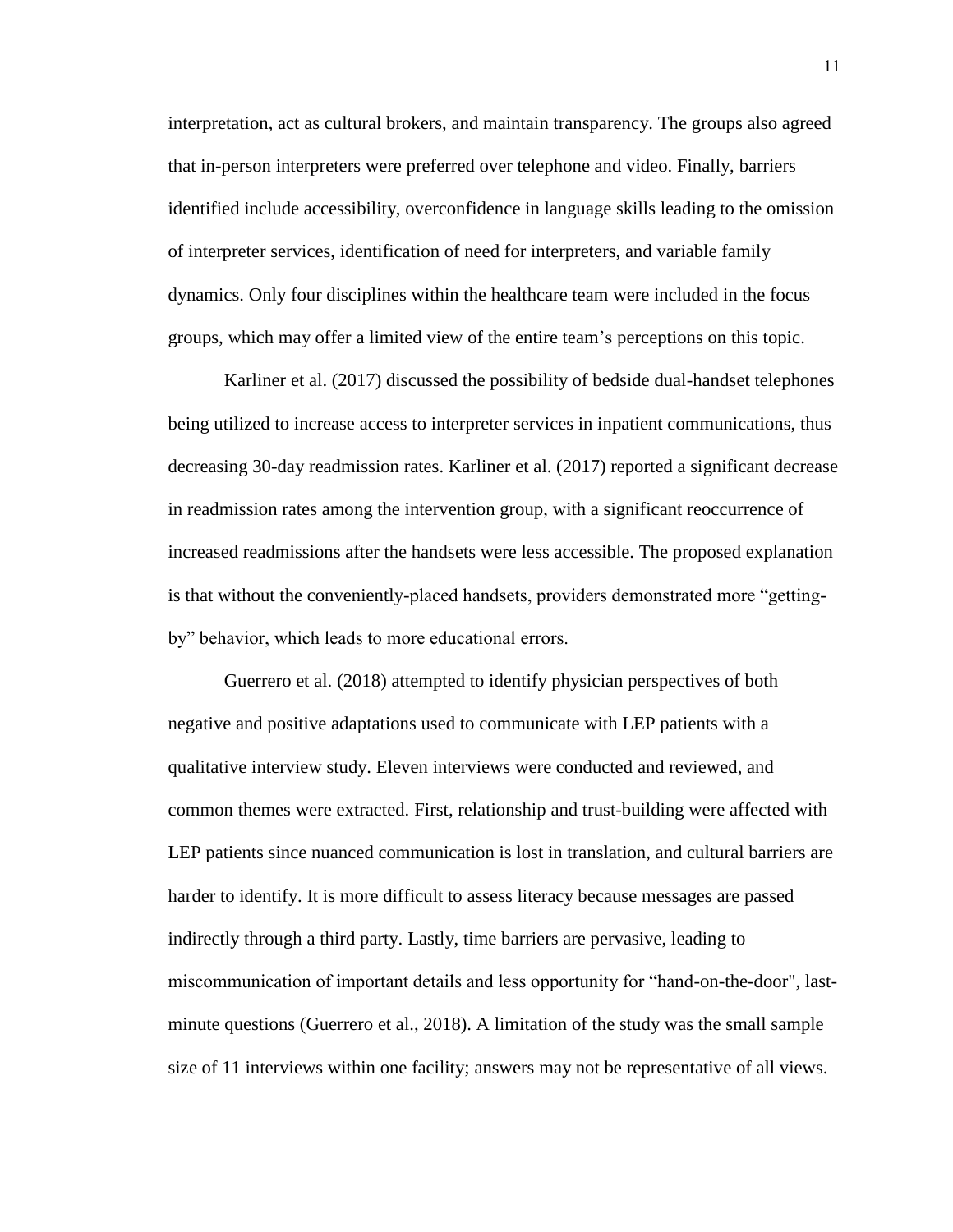Kamerling and Lawler (2016) addressed the possible omission of appropriate interpreter utilization due to time constraints by partnering with interpreter services in a multi-disciplinary initiative. Components of this initiative include the installation of designated interpreter lines, the programming of needed numbers into the post-anesthesia care unit (PACU) nurse's phones, and education for physicians on the appropriate use of interpreter services. Kamerling and Lawler (2016) highlight that simply having the resources available is not sufficient to ensure their correct use.

Joseph et al. (2017) conducted a systematic search and synthesis of articles to compare the use of professional, in-person interpreters to ad hoc and phone interpreters. It was confirmed that there appears to be higher satisfaction with trained interpreters versus those without formal training. Comparatively, the method of delivery (in-person or telephone) did not affect feelings of satisfaction. The sample size of this synthesis was eight, which may not be sufficient to provide an accurate depiction of the situation.

Ji et al. (2021) reviewed the literature on interpretation technology and analyzed current technology, such as direct translation software, as it pertains to cost, accessibility, sustainability, and patient/provider satisfaction. Emerging themes were comparing inperson to video and phone interpretation, and the use of direct-translation software to reduce wait times. Thirteen articles were included in the review, which may limit the generalization of the research findings.

Holland (2018) examined the use of interpreter services to promote equitable care in the LEP population. Holland (2018) highlights that without adequate interpreter services, the LEP population suffers from "objectively worse healthcare...poorer management of chronic illness...and higher rates of expensive testing in emergency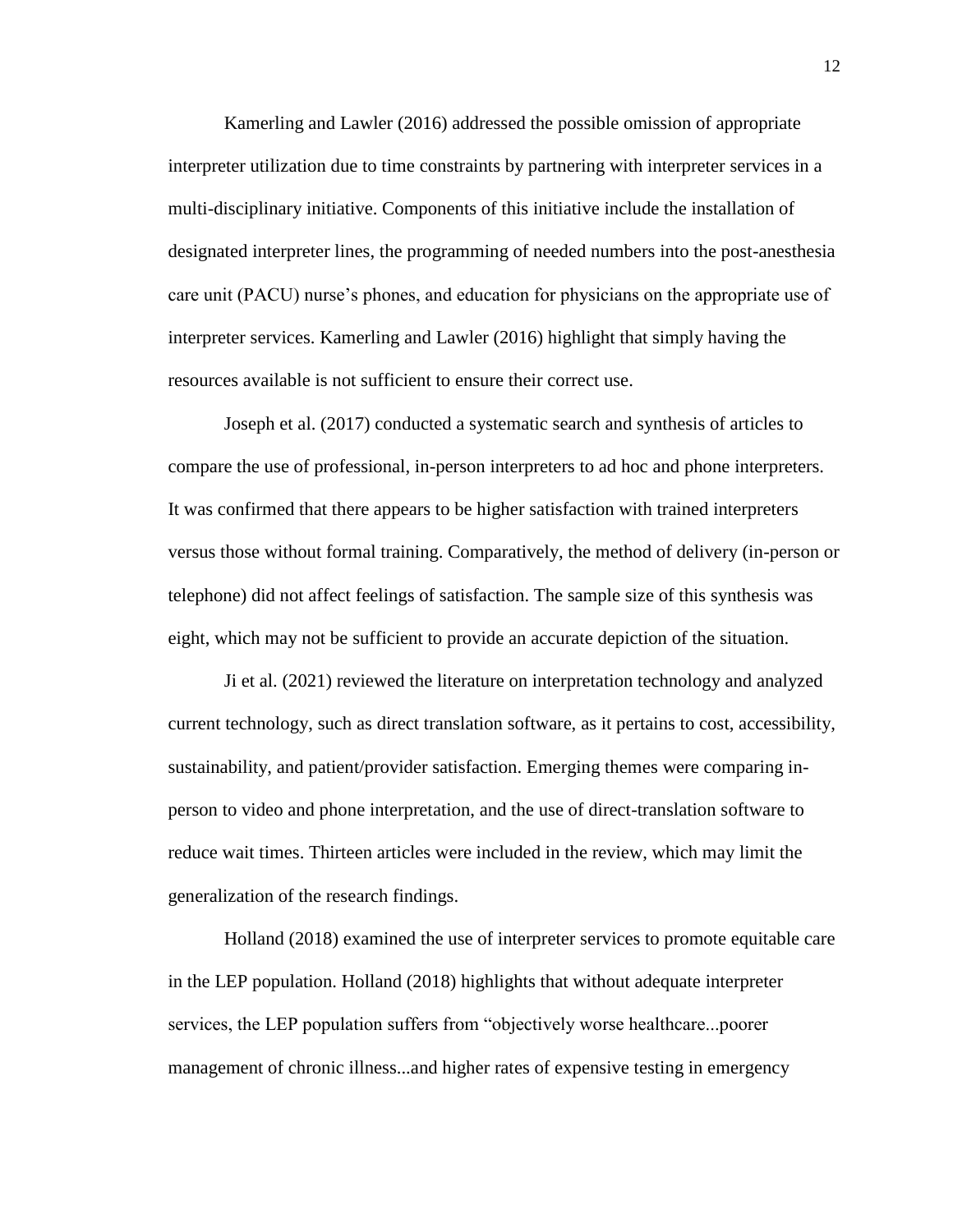departments..." (Holland, 2018, p. 3). Holland (2018) also provides a summary of the history of interpreter services in the United States and provides recommendations for improvement moving forward.

Lor et al. (2016) explored patient perceptions of the quality of interpreter services received when addressing preventive care. This particular study by Lor et al. (2016) was derived from interviews conducted by bilingual researchers, who emphasized the quality of the interpreters' ability to provide literal, cultural, and emotional interpretation. Results revealed that poor quality could lead to compromised patient-provider relationships, reduced adherence to treatment plans, and emotional distress. There were 20 participants, all aged 33-75. This excludes the pediatric population, where parents are often the focus of discharge teaching and other communication about health status, and may not reflect patient-provider relationships of the pediatric population.

Shone (2020) examined a quality improvement project that looked to improve access to interpreter services and increase staff awareness of available resources. Shone (2020) conducted a survey to assess staff awareness of use and perceptions of usefulness, then utilized the results to re-educate the staff on processes. Post-evaluation of this education demonstrated positive results showing only 11% of healthcare providers reported difficulty accessing interpreter services, compared to 52% pre-intervention.

Garcia-Jimenez et al. (2019) evaluated patient perspectives on the use of telephone interpretation services (TIS) at an urban community clinic. The goal of this study was to extract common themes that may be beneficial for quality-improvement initiatives. Focus groups were created, and findings suggest that TIS is generally wellaccepted, while limited professional development for providers and provider attitudes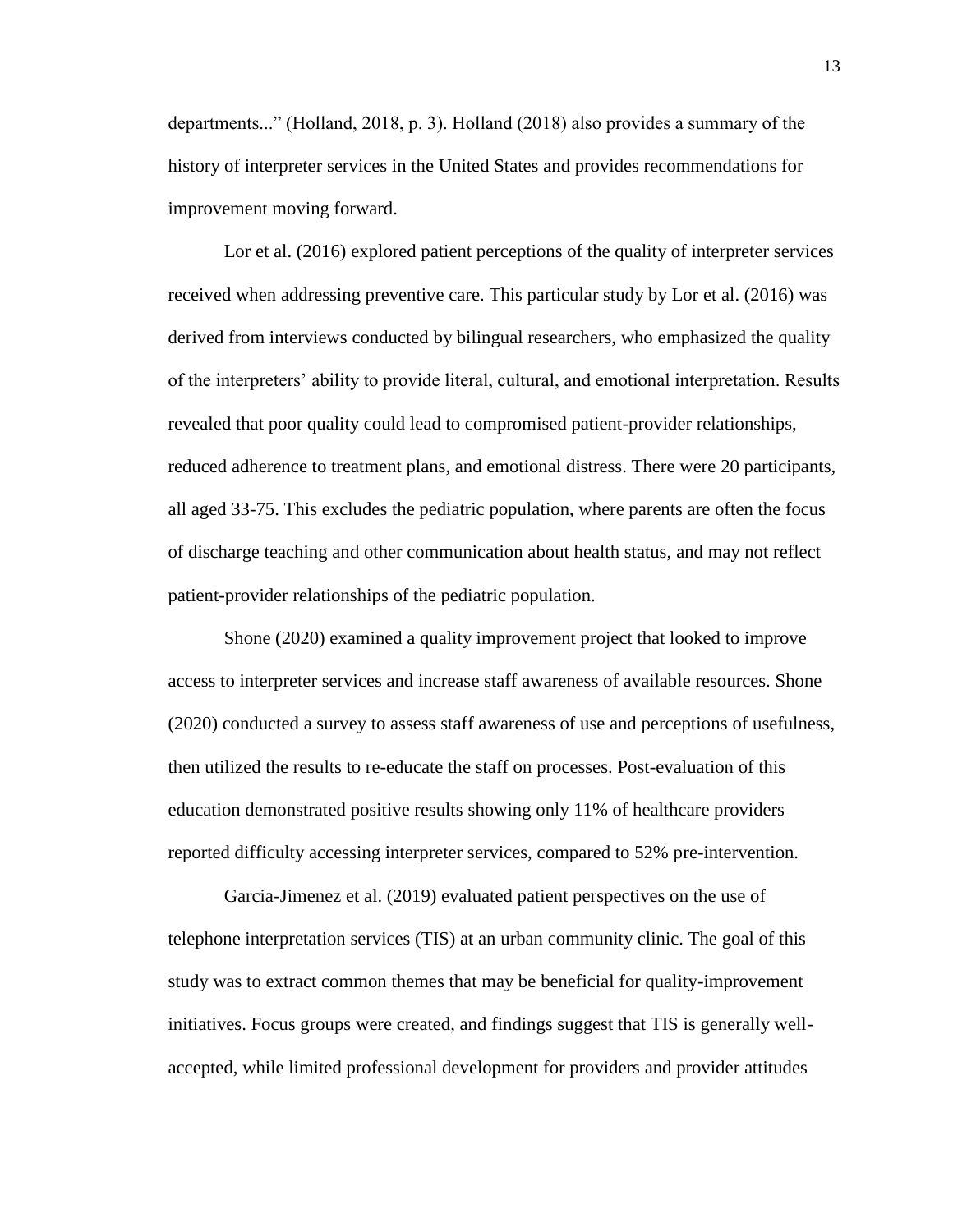toward TIS are common barriers. There were 13 participants total, all over the age of 18. The findings may not be an accurate representation of similar perspectives in the pediatric population.

Baurer et al. (2014) examined system-level factors that influence the use of professional interpreters through an exploratory qualitative study. Researchers conducted interviews to discern information, of which, five themes emerged. Commitment to improvement of offered services, investment in technology, appropriate training on the correct utilization of interpreter services, the support of professional development for interpreters, and investment in telephone interpreting services were consistently identified as the most important factors to the success of interpretation services for patients (Baurer et al., 2014). Limitations of this study include a small sample size of 12 hospitals, all in California, and the omission of professional interpreters as informants.

Rorie (2015) reviewed the importance of interpreter services in providing competent care and highlighted many of the previously-identified themes while also revisiting the importance of culturally-competent care in the overall health of all patients. Rorie (2015) also discusses the importance of using trained interpreters and limiting "getting-by" behaviors. A limitation of this article was that it does not address how to improve the availability and utilization of interpreter services.

Michalec et al. (2015) conducted a qualitative focus group study to address barriers to providers' use of interpreter services at multiple levels of healthcare. There were 36 total obstetrical service healthcare providers who participated in the focus groups, and there were no exclusion criteria for participants. Focus groups identified institution-level and individual-level factors that contribute to barriers to care. The major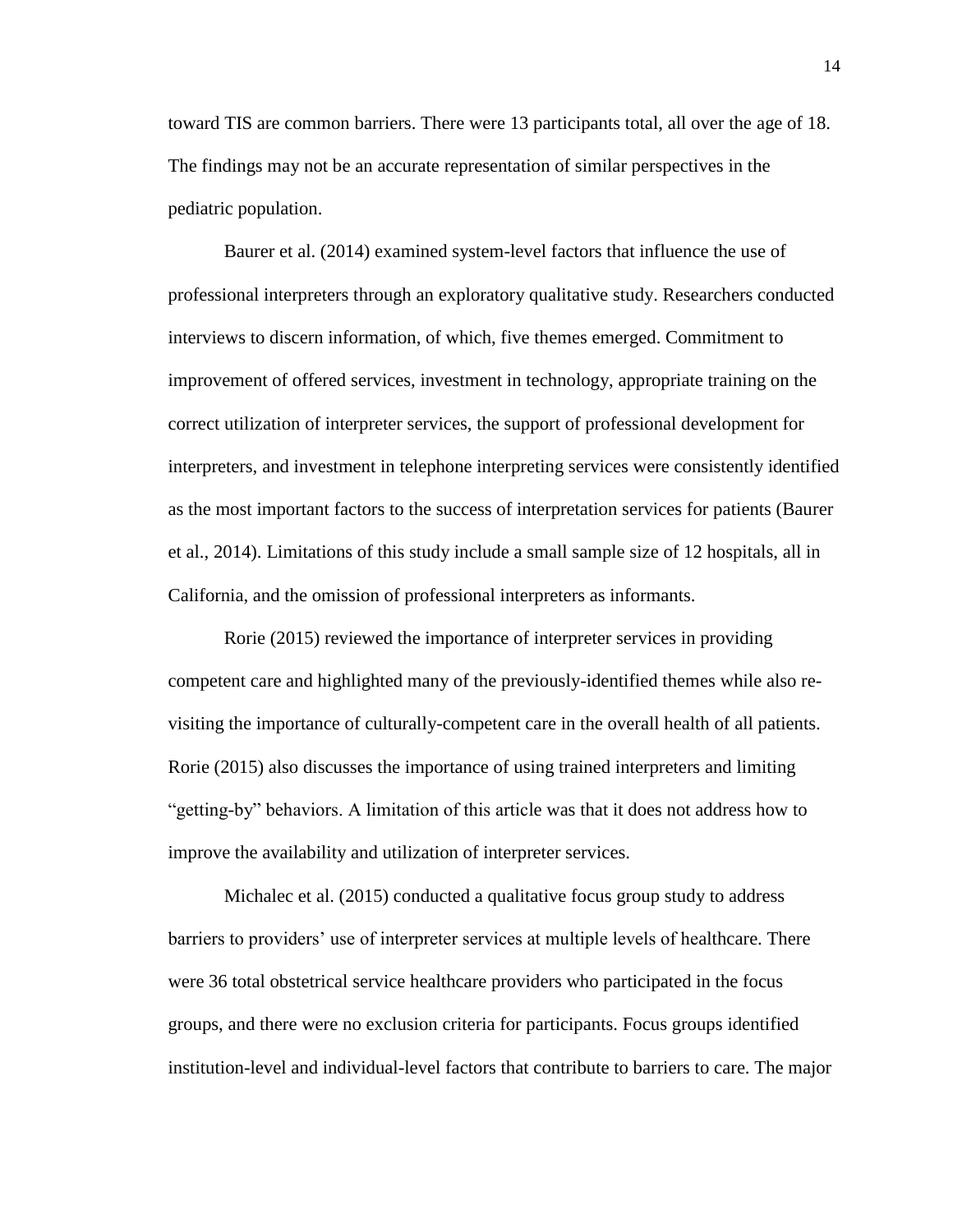points identified were the preference for in-person interpreters, time constraints, and lack of interpreter availability. All of the identified factors contributed negatively to the perceived quality and satisfaction of care (Michalec et al., 2015). Limitations of this study included all participants being from the obstetrical services unit of a single facility, which does not allow for the generalization of results.

Lopez-Bushnell et al. (2020) conducted a qualitative survey study to examine an educational intervention to increase healthcare provider knowledge of the use and importance of interpreter services regarding patient outcomes. Participants were recruited using a convenience sampling method, with a total of 198 participants completing the study. A group of 98 participants served as the control group and were surveyed before the educational intervention, and another group of 98 participants served as the intervention group and were surveyed after the educational intervention. Post-survey results found that providers who were adequately educated used interpreter services more often, and also reported improved perceived communication with their patients (Lopez-Bushnell et al., 2020). Limitations of this study include the utilization of a convenience sample, the length of time to complete the study, and different participants who completed the pre-test compared to those who completed the post-test.

#### **Needs Assessment**

#### **Target Population – PICOT Statement**

Will the availability of pre-translated instructions (SmartPhrases) increase nurse and interpreter satisfaction with the discharge process and improve their perceived level of equitable care they are able to provide?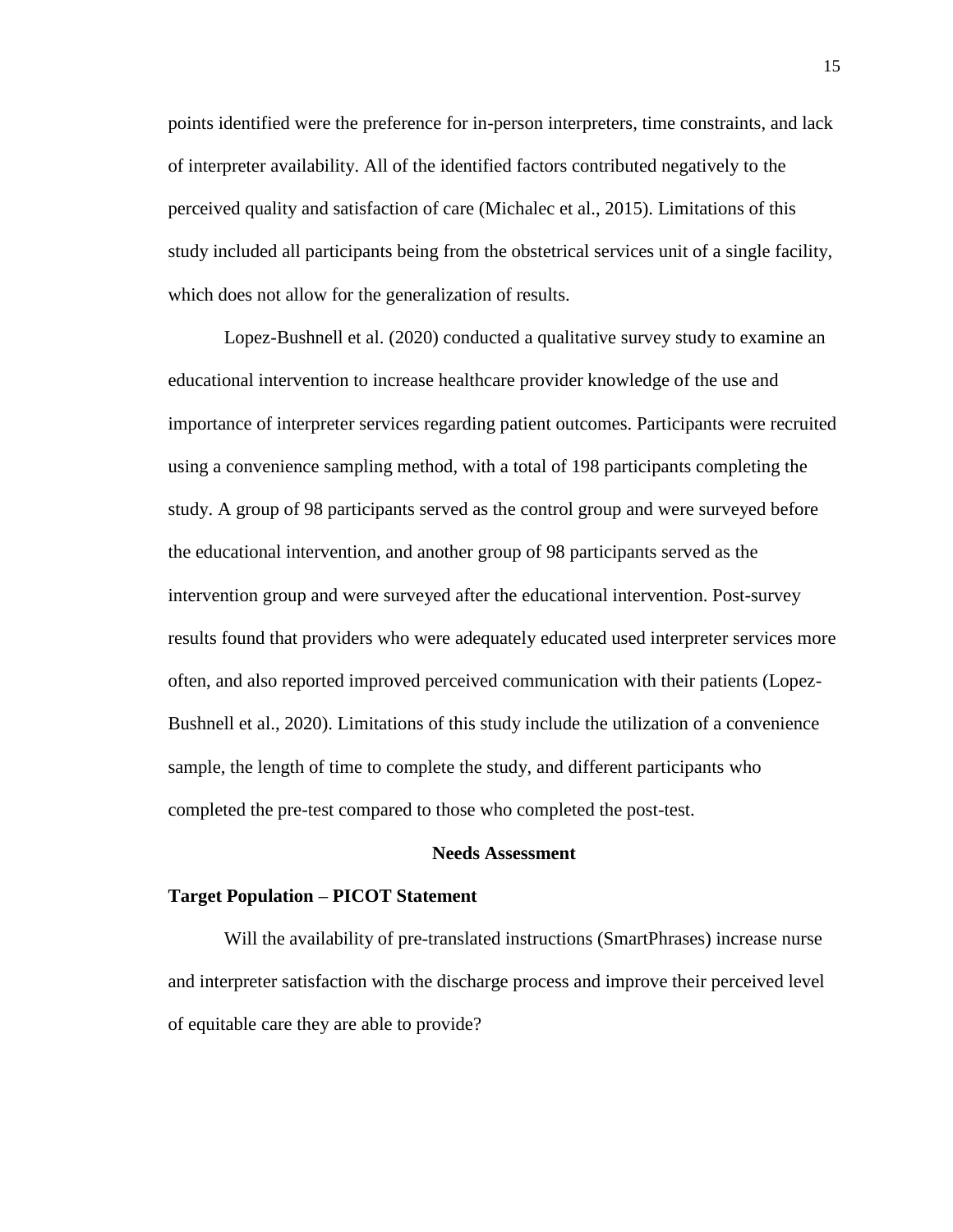#### **Sponsors and Stakeholders**

Individuals from many disciplines have identified the strain that a lack of readily available interpreter services puts on the quality of health care delivery within our system. Physicians have expressed the need for alternative solutions and have even attempted to write discharge instructions in Spanish to ease the strain in the past. Spanish interpreters are stretched past their limits, often working entire shifts without breaks because their presence is needed continuously throughout our facility. Every member of the healthcare team recognizes and communicates the frustrations of LEP families when care is fragmented.

Nurses and support staff witness inequities that are present in encounters with LEP patients that occur due to a lack of appropriate resources. These issues have been communicated to management extensively, so the entire team is acutely aware of this issue. Physicians, nurses, and other providers on the surgery teams hold high interest and power in solving this issue: Decreasing discharge times saves the hospital and patients money, leads to increased satisfaction, and allows for better utilization of beds and resources. Physicians and nurses also hold the power to assure that their discharge instructions are clear and concise to assure that this intervention is successful. To aid in the success of this project, nurse education on the optimal use of interpreter services and cultural awareness will be provided. The professional interpreters, as well as unit management, agreed that this education would be helpful for staff members. Management has elected to make it mandatory for all nursing staff.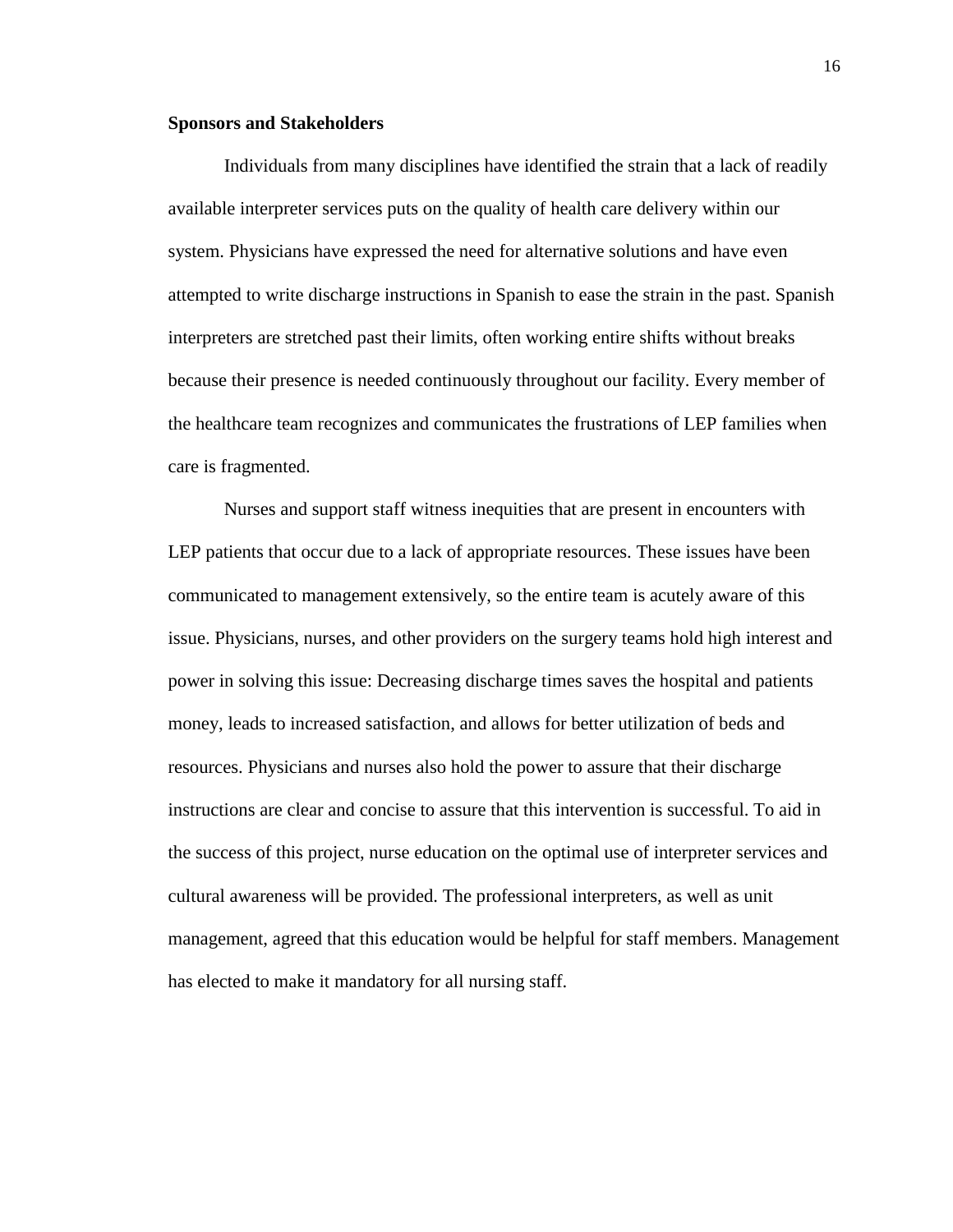## **Organizational Assessment – SWOT Analysis**

The project goals and values align with that the mission of the organization where the project was implemented. The mission of the organization is to improve the health and well-being of all patients served. This project aimed to improve the health and wellbeing of patients and their families who speak Spanish and identify as LEP.

## *Strengths*

The hospital is a large hospital system with numerous resources. The hospital is an academic facility, and the staff is accustomed to frequent changes related to best practices. The children's PACU staff interacts with interpreter services staff daily, so they are very familiar with the processes and nuances of procedural discharge needs.

# *Weaknesses*

The hospital's interpreter services group is chronically understaffed. Any changes that occur may possibly place additional strain on an already-stressed staff, although it would be temporary. This intervention will take place during the SARS-COV2 pandemic, which may limit outcome data due to decreased surgical volume.

## *Opportunities*

As a state hospital, the organization prides itself on providing care to all who need it. There is a unique opportunity to make a huge impact on vulnerable populations since they are already served by this entity. There are associated cost savings with decreased PACU time, so money may be better utilized for increased quality of care in other aspects of service. Additional education on the correct use of interpreter services will be beneficial to creating stronger relationships between nursing staff and interpreters.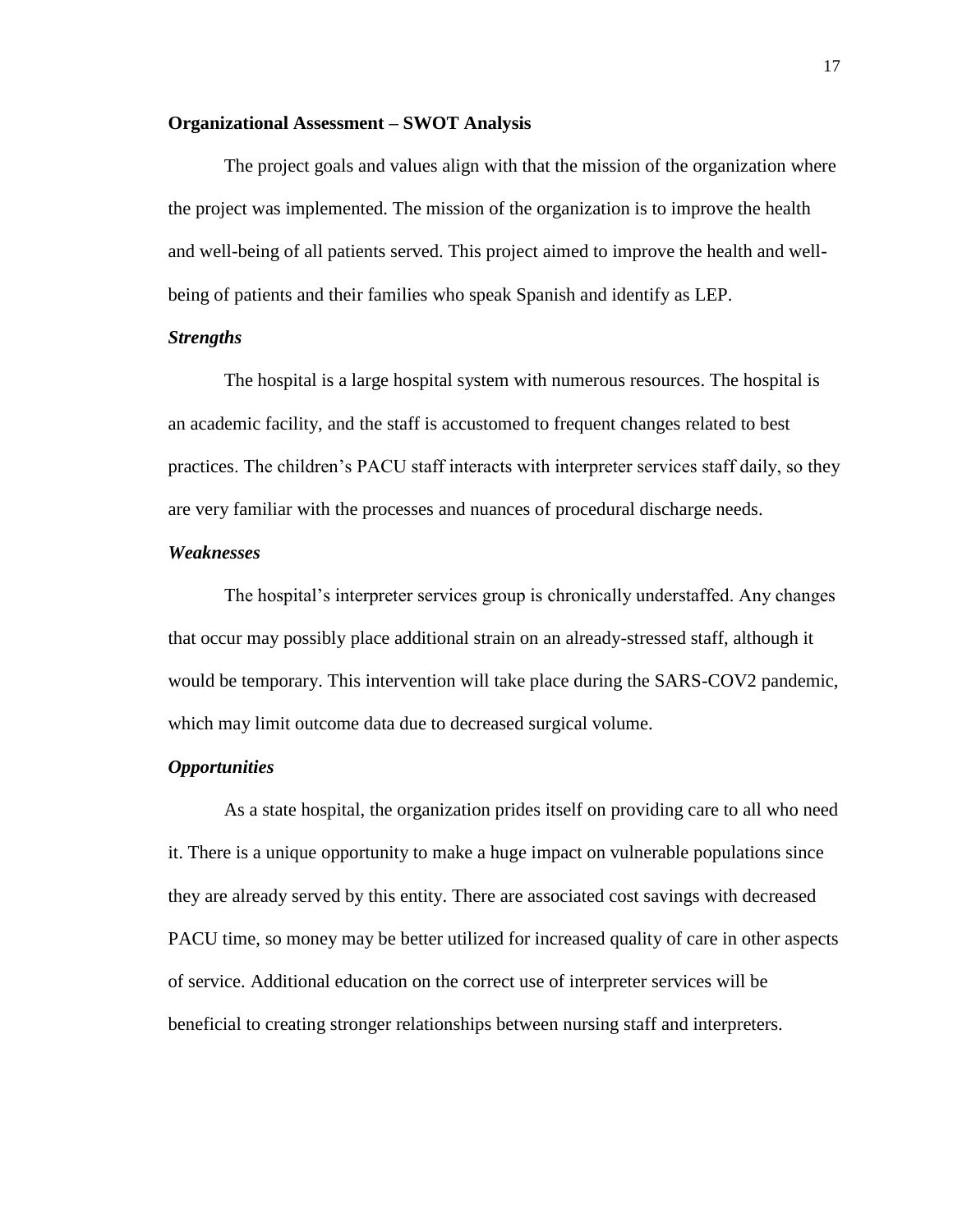# *Threats*

The organization is a large teaching hospital with multiple surgery teams within the same specialty. Organization and dissemination of information related to changes can be a slow and tedious process. Provider hesitancy related to changes in the current process may be an issue.

# **Available Resources**

There are many resources already available to improve staff satisfaction with the discharge process of a Spanish-speaking patient. The organization utilizes the EPIC charting system, which offers many useful tools for education, such as a library of educational handouts in various languages, a designation for language preference within the patient's chart, and the ability to decrease the time spent drafting discharge instructions using SmartPhrases, which are pre-written templates that populate with the entry of a keyword. All patients will receive discharge instructions and a printed educational handout, therefore it is an efficient method to utilize as a solution. The hospital system also has in-house interpreters for Spanish-speaking individuals, although staffing and availability can vary.

#### **Desired and Expected Outcomes**

Ideally, the utilization of SmartPhrases would allow for equitable care for the Spanish-speaking LEP population, demonstrated by increased satisfaction with the process and perceived equality of care by the nursing and interpreter services staff. While interpreters will still have to be present at the bedside for translation and adequate discharge teaching, the time spent individually translating written instructions should be moderately decreased by providing templates that can be added with a few keystrokes.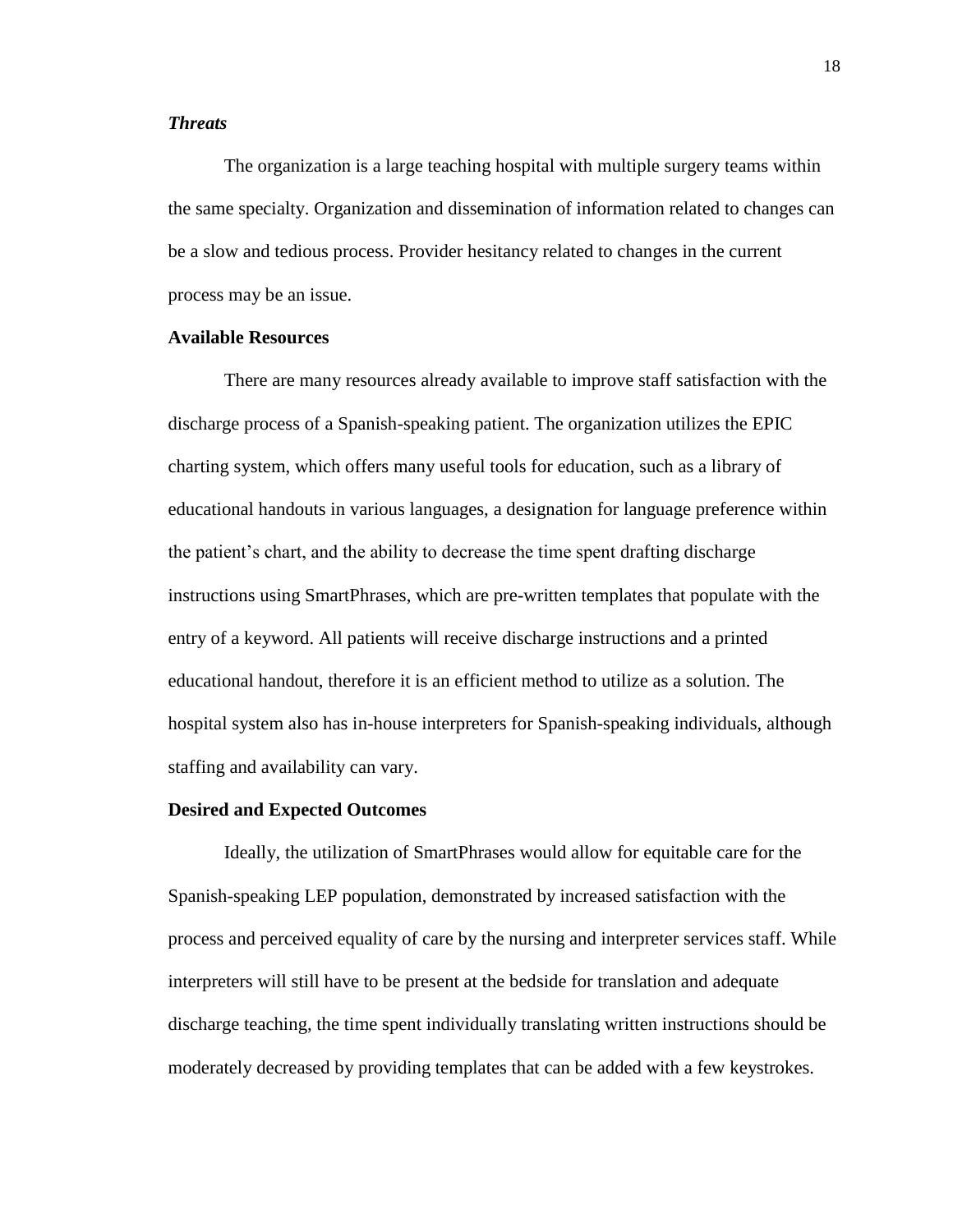Realistically, time spent in PACU is influenced by many factors, including the availability of interpreters at any given time. However, the facility has experienced an unprecedented shortage of interpreters since the SARS-COV2 pandemic, thus this variable is not within control. Education provided to nursing staff in the Children's PACU will help streamline interpretation service use at the bedside by reviewing methods for improved communication.

A possible indirect result of the proposed intervention is that reduced time translating discharge instructions will allow interpreters to spend more time serving patients within our unit as well as others throughout the hospital. Specifically, the goal is to improve nursing and interpreter services staff satisfaction over the period of 1 month by implementing SmartPhrases in discharge teaching. To assess the effectiveness of the selected intervention, participants will complete a Likert-style survey that is both anonymous and voluntary.

# **Team Selection**

The multi-disciplinary team consisted of one PACU nurse, the PACU clinical nurse IV, the PACU nurse manager, a pediatric general surgery attending surgeon, an attending pediatric anesthesiologist, and the interpreter services manager.

#### **Cost/Benefit Analysis**

Costs associated with this intervention were minimal. The software used to generate discharge instructions and SmartPhrases, EPIC, is the documentation system presently used by the hospital. Implementation will be carried out during normal operating hours, which means that the only cost associated with this intervention was the hourly pay of the involved team members.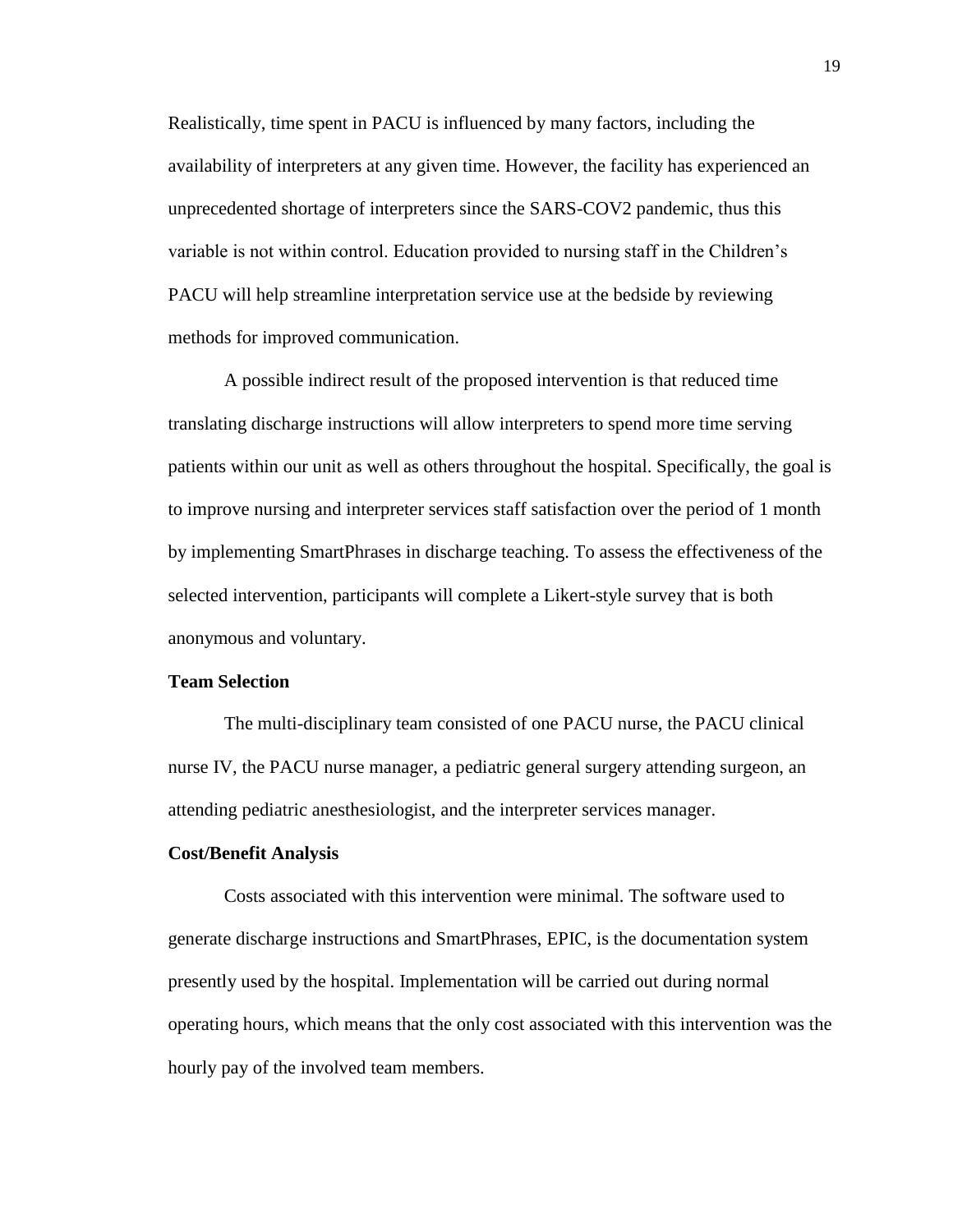Benefits of this intervention are numerous. Most importantly, patients will be able to receive more equitable care, regardless of demographics. As a result, patient satisfaction related to waiting times and communication should improve. Financially, decreased PACU times will save patients as well as the hospital money, since charges are accumulated by the minute. Faster turnover in the PACU will improve operating room hold occurrences, which are extremely expensive for the hospital. Improving nurse and interpreter staff satisfaction with the care that they are providing will likely improve career satisfaction as well.

#### **Project Scope**

This project addressed the current inequity in the care provided to Spanishspeaking LEP individuals as it relates to the quality of discharge teaching and timeliness of interpreter availability in the children's PACU through the utilization of SmartPhrases in written discharge instructions by pediatric surgery (plastics, oral/maxillary/facial, dental, general, ENT, urology, and orthopedics), interventionist teams (electrophysiology and vascular interventional radiology), PACU nurses, and anesthesiologists. The effectiveness of utilizing SmartPhrases was assessed by determining changes in nurse and interpreter staff satisfaction due to the intervention. Additionally, this project did not address discharge instruction interpretation for other specialties at this time, since this would require coordination of multiple disciplines, hindering the progress of this project. Potential barriers included provider hesitancy to alter their current practices and inconsistencies in implementation due to the transient nature of surgery residency cohorts.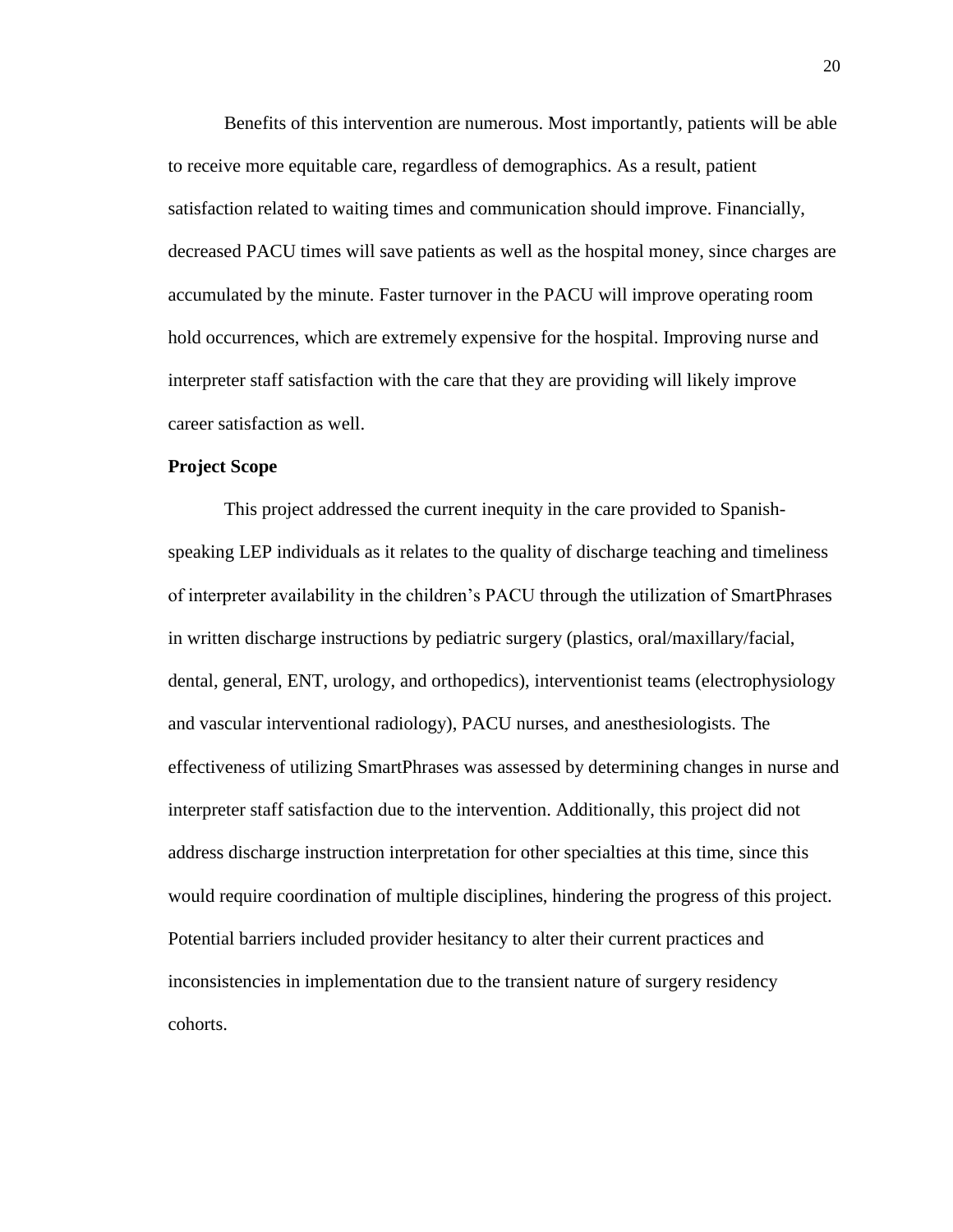#### **Project Purpose**

This project addressed the current inequity in the care provided to LEP individuals as it relates to the quality of discharge teaching and timeliness of interpreter availability in the children's PACU. The goal was to increase staff satisfaction with the processes used. Through the utilization of SmartPhrases in written discharge instructions from pediatric dentistry and general surgery teams, PACU nurses, and pediatric anesthesiologists, the workflow of the facility's professional interpreters was improved.

# **Objective**

The objective of this project was to improve nurse and interpreter staff satisfaction with the discharge process, as well as the perceived level of equitable care provided for pediatric surgical and procedural patients that identify as Spanish-speaking LEP over the period of 1 month by implementing SmartPhrases for use in discharge teaching. SmartPhrases that are to be used by the pediatric surgical and interventionist teams and pediatric post-anesthesia care were drafted by the corresponding teams. This took approximately 2 weeks to complete. The creation of education for nursing staff on the use of interpreter services and SmartPhrases for discharge instructions took place prior to applying for IRB approval. This took take approximately 2 weeks to complete. Requests for IRB approval by the hospital and the nursing research council were submitted in fall 2021 by the DNP student. The completion time for this step was approximately 8 weeks.

The education for nursing staff on the use of interpreter services and SmartPhrases was disseminated after IRB approval was obtained and education continued for 2 weeks. Implementation of SmartPhrases for Spanish-speaking LEP patients began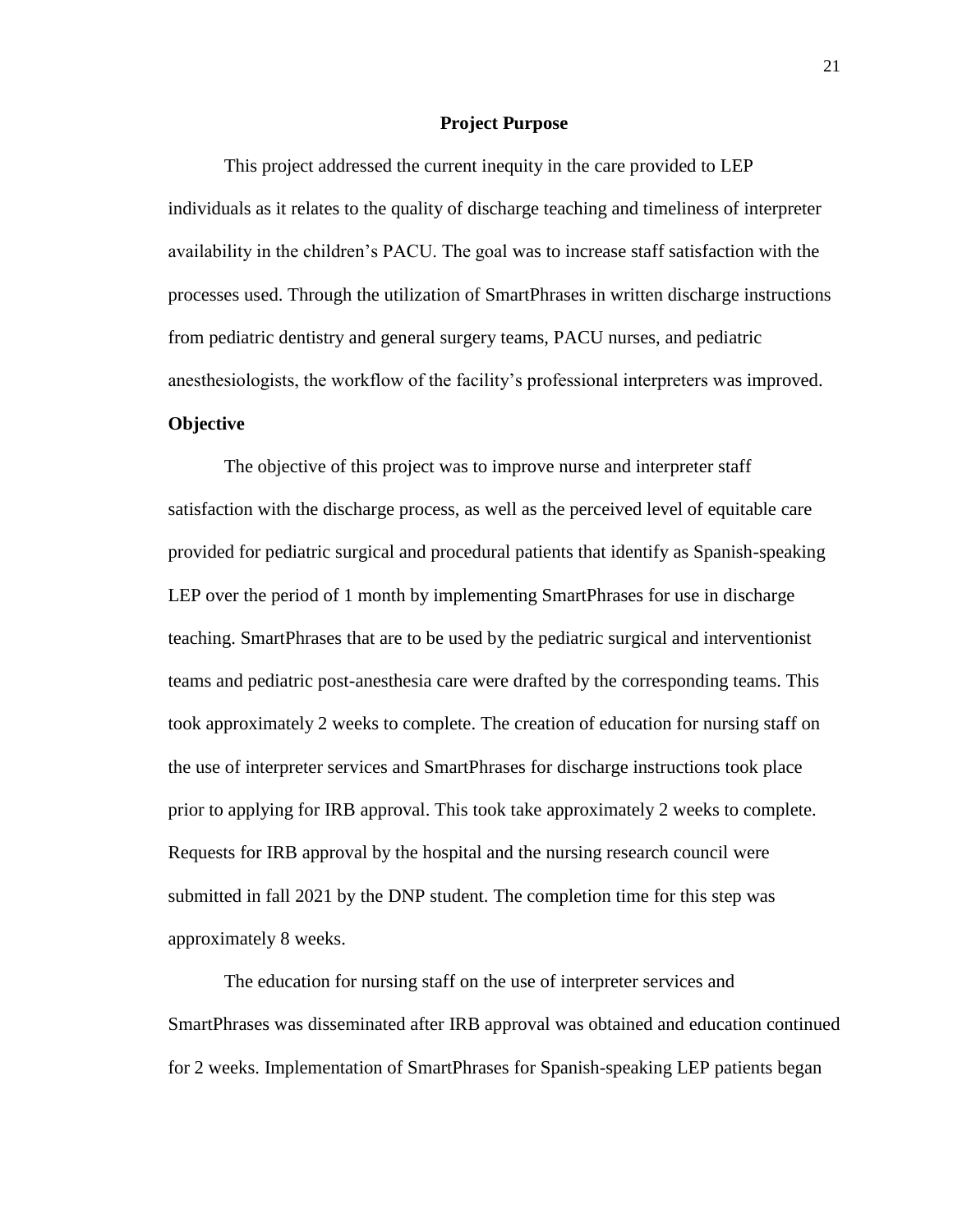after the educational intervention was complete and lasted 4 weeks. Data gathering began during the first week of implementation and was ongoing to allow for close monitoring of the intervention's effectiveness.

## **Mission Statement**

The mission of this project was to provide equitable care to all children served in the children's PACU, regardless of demographics, such as native language. We strived to correct current inequities by utilizing current resources in an efficient, responsible manner.

#### **Application of Nursing Theory**

Nursing theory is evident in every facet of practice as a professional nurse. As Zaccagnini and Pechacek (2021) state "nursing theory is what differentiates us (nurses) from physicians and the medical model of practice" (p. 13). Many of the theories are allencompassing, as they examine the therapeutic relationship from many different perspectives. This perspective illustrates an important point: If patients are simply reduced to their medical diagnosis, we are missing a substantial opportunity for improvement of the holistic well-being of the person.

# **Leininger's Theory of Culture Care Diversity and Universality**

Madeleine Leininger developed her theory from the belief that excellent nursing care must be culturally competent. She highlighted the similarities between traditional medical care and folk medicine, citing that both can create issues and solutions. According to this theory, it is the nurse's job to identify culturally universal concepts to facilitate congruent care. This theory assumes that care is essential for optimal health and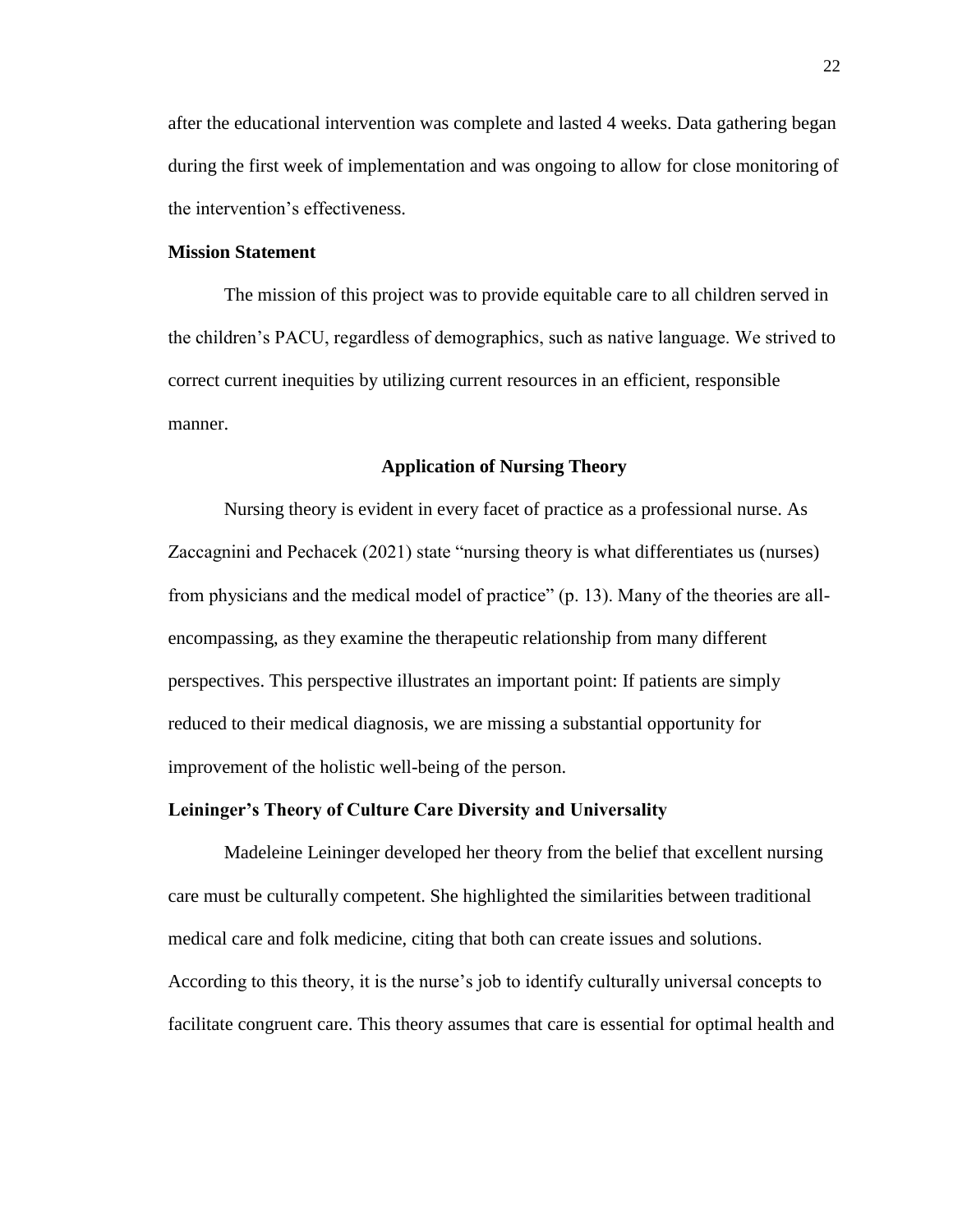growth, and places great emphasis on culturally congruent care (Zaccagnini & Pechacek, 2021).

Cultural awareness starts with communication, which is hindered in the case of LEP individuals. Those who interact with interpreter services rely on them to serve as cultural brokers throughout the interaction. When lengthy discharge translation tasks occupy the time of professional interpreters, the entire team suffers from the delayed or abbreviated interactions that happen as a result, and these cultural considerations are often overlooked. This project addressed time barriers by streamlining the process of discharge translation, which will allow for more face-to-face interaction time, and enhance cultural competency through lived experiences by all participants.

#### **Work Planning**

#### **CTE Diagram**

#### **Figure 1**

*Leininger's Culture Care Theory*

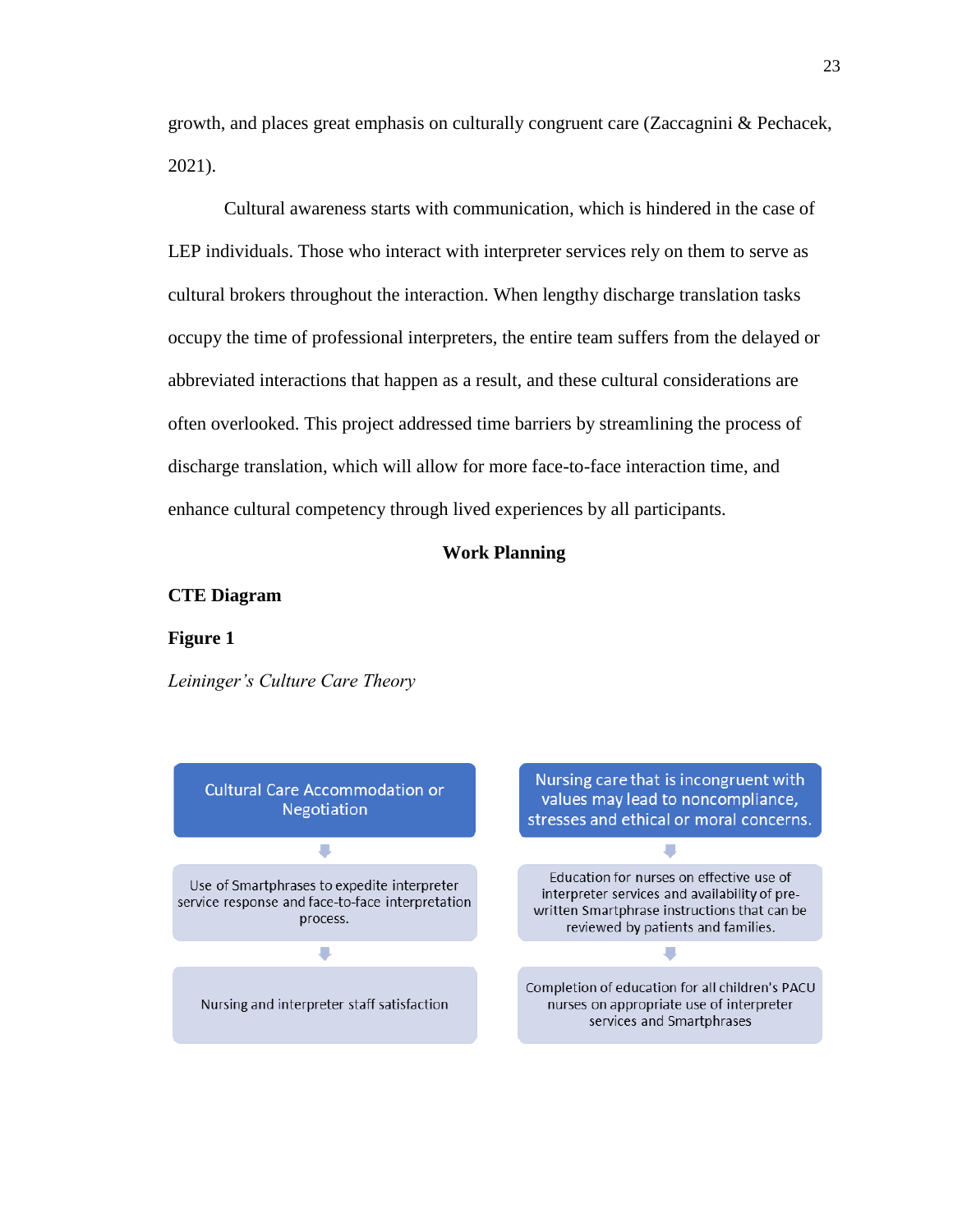# **Project Management Tool**

A work breakdown structure allows the project manager to organize anticipated work and communicates the progress with all team members (Zaccagnini & Pechacek, 2021). For this project, the Gantt chart aided in planning and management.

# **Timeline**

SmartPhrases that are to be used by participating surgical, anesthesia, and interventionist teams were drafted by the corresponding team members, which took approximately 8 weeks to complete. After SmartPhrases and the creation of nurse education were complete, applications for approval of the project by the university were submitted, and approval took approximately 1 week. Once university approval was obtained, requests for IRB approval by the nursing research council (NRC) were submitted, and this process took approximately 8 weeks to complete in the fall/ spring of 2021. After approval by the NRC, the project was re-submitted to the university for approval of requests for changes.

Implementation of SmartPhrases for Spanish-speaking LEP patients began after IRB approval was obtained, during the spring 2022 semester. The implementation period for this project lasted 4 weeks. During this time, nursing education took place for approximately 1 week. Data gathering was performed concurrently with implementation and lasted for the duration of this phase. Interpretation of data took place after the implementation phase. Adjustments to the intervention and re-evaluation will be ongoing (Figure 2).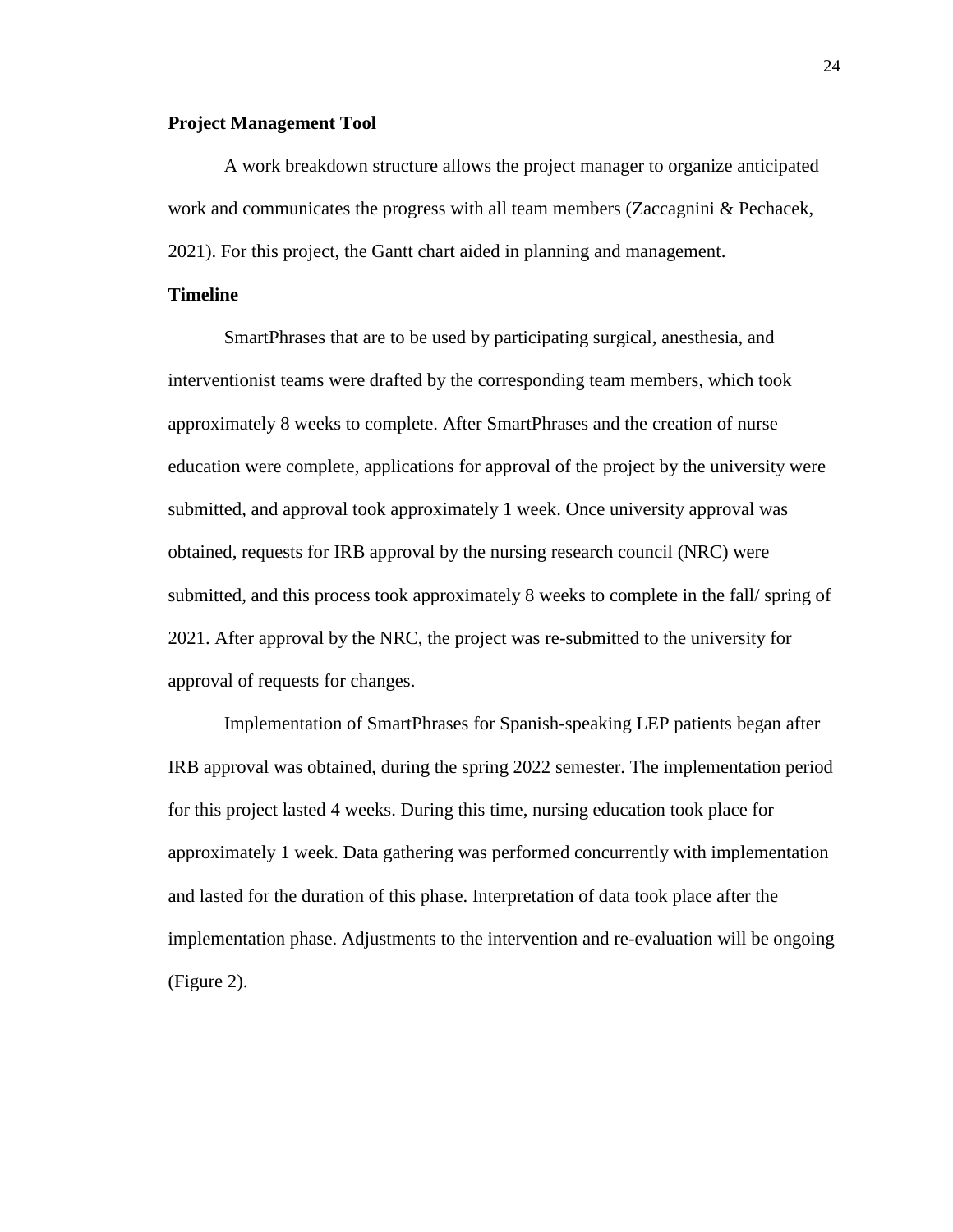# **Figure 2**

# *Project Planner*



# **Budget**

This project was implemented with resources that are already available through the hospital system, therefore, there was no monetary requirement in addition to the salaries that are already being paid to team members. The project leader volunteered time to implement and monitor the progress of the project. Compensation for Smartphrase development and translation is included in the salaries of participating staff since quality improvement is an expected task of hospital employees. Staff education took place during work hours; therefore, no additional compensation was needed. All educational material was virtual and was dispersed through hospital email, accruing no additional costs.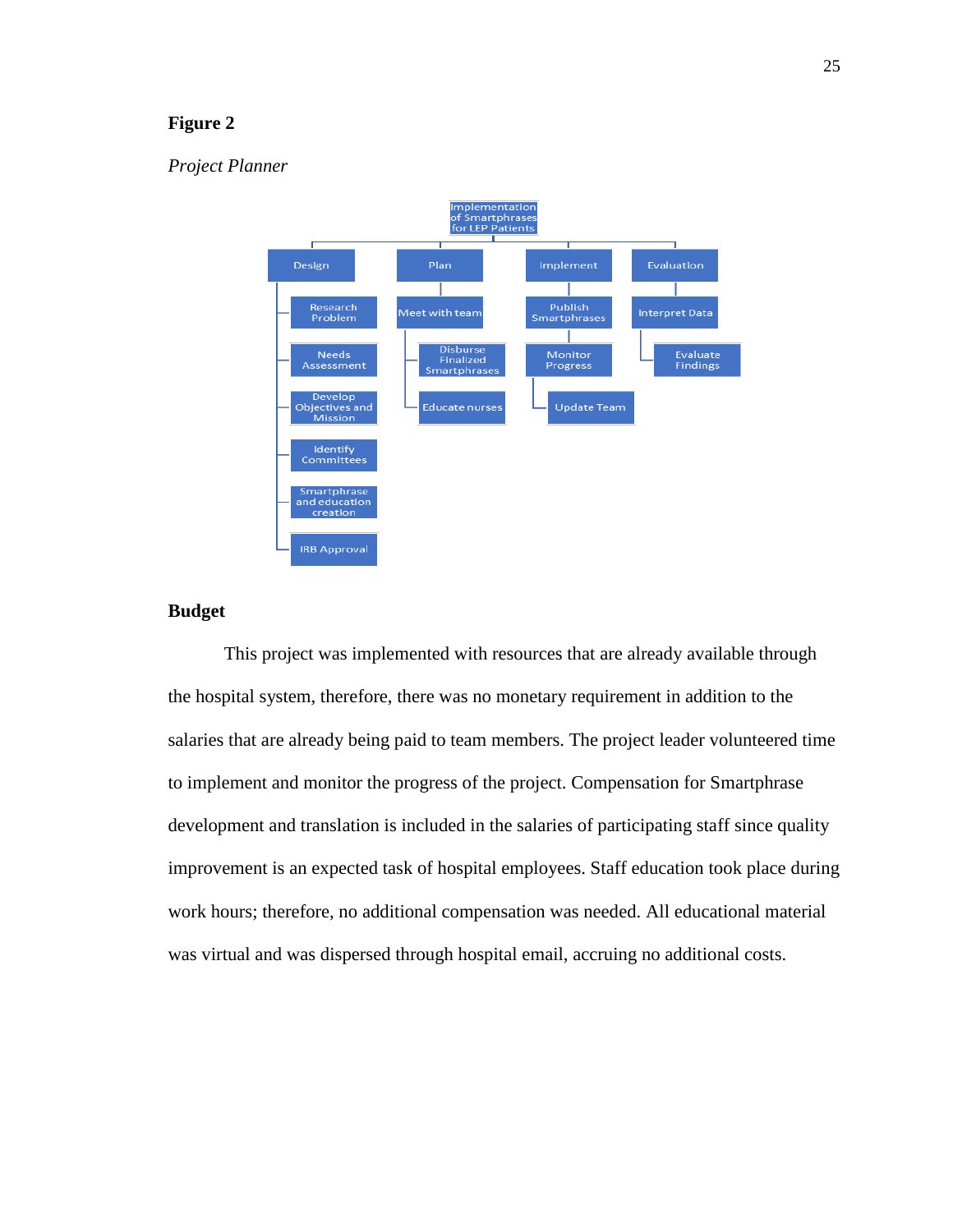#### **Planning Evaluation**

The goal of this quality improvement project was to provide equitable care for LEP Spanish-speaking patients by implementing SmartPhrases for children's PACU discharge instructions.

# **Pre-Intervention Process**

A patient or family who is classified as LEP must receive services from a professional language interpreter for any communication of health information with the medical team, which includes the signing of consents for procedures, updates on medical status, and discharge teaching, among other reasons. Additionally, discharge instructions must be translated to the native language at the time of discharge. Currently, a member of the healthcare team enters a request for translation or interpretation into a system-wide program, called ServiceHub. The request appears in a queue, where the available interpreters can see and assign themselves to the case.

With this system, there is no way to plan ahead, which means that all requests are given the same priority regardless of the situation. Once the case reaches the top of the queue and is assigned to an interpreter, the process of translation may begin. Notably, some interpreters are working from home on the translation process, so they may have to reassign the patient to an in-house interpreter for teaching. The process of reassignment takes around 40 minutes to complete. After the discharge information is translated, the patient is added back into the queue by the translating interpreter to wait once again for discharge teaching.

In preliminary data evaluation, it was discovered that patients may wait an hour or longer to receive in-person interpreter services, which is often prolonged by the need for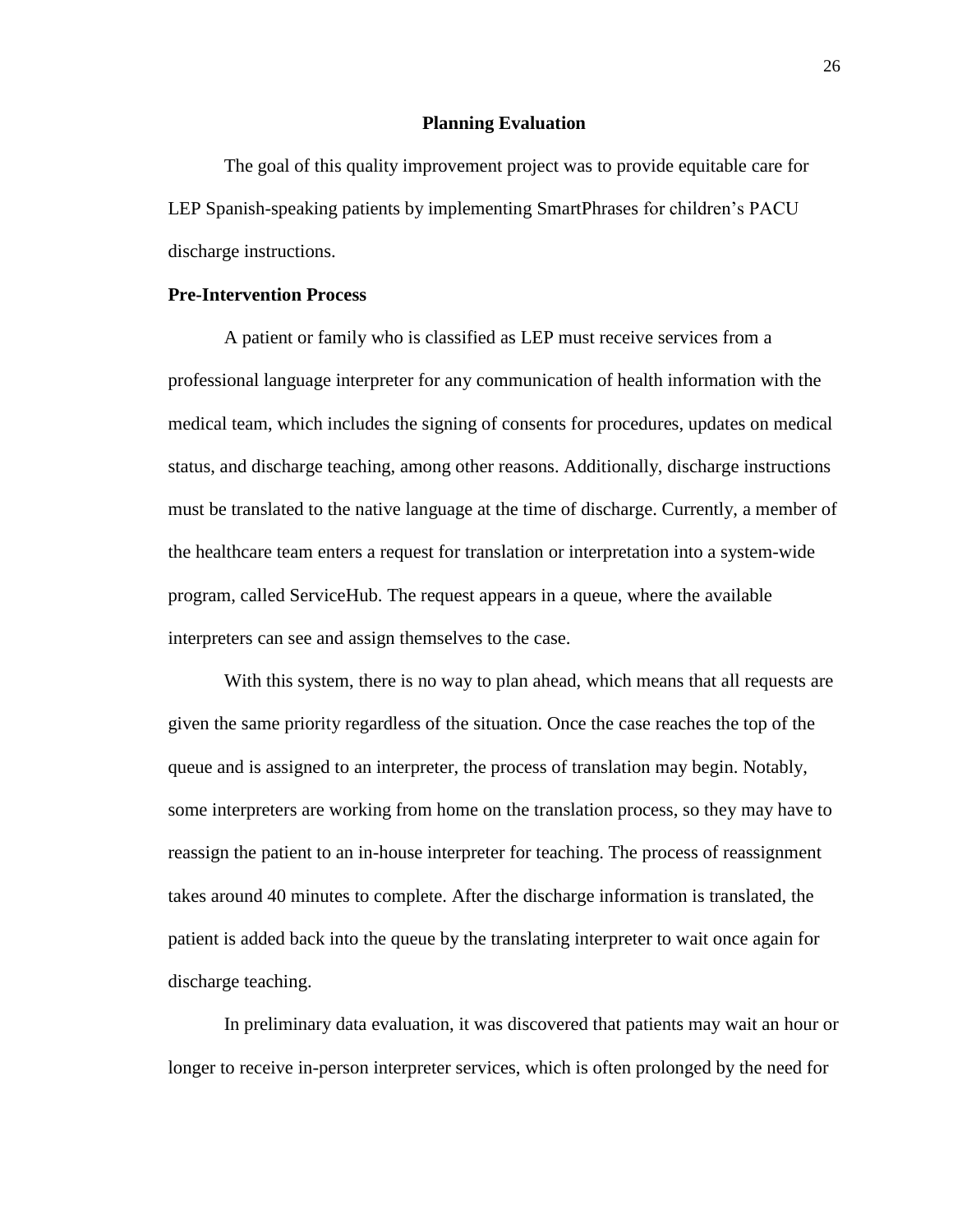discharge instruction translation prior to the arrival of said interpreter since a member of the interpreter team has to manually translate the entire document before bedside interpreter services can be initiated. Unfortunately, studies show that limited availability and long wait times create a potential barrier to the use of in-person interpreters because of time constraints on all parties, which leads to the omission of this critical step in patient education. This leads to the possibility of increased legal and ethical concerns.

#### **Plan-Do-Study-Act Model**

## *Plan*

Over the course of this quality improvement project, satisfaction with the discharge process and perceived level of equitable care improved, as demonstrated by the survey results. Additionally, the providers and nurses gained a greater understanding of the appropriate use of interpreter services and experienced an increased level of comfort and confidence when using this service.

All members of the pediatric surgery teams (general, orthopedics, ear/nose/throat, plastics, oral/maxillary/facial, urology, dentistry), the attending interventionists from vascular interventional radiology and electrophysiology, and PACU nurses were involved in the implementation of the SmartPhrases as they were responsible for inserting the original surgery instructions Smartphrase into the discharge instructions. All members of the interpreter services staff were involved during implementation since interpreters are assigned at random to patients and were responsible for inserting the pre-translated Smartphrase into the discharge document. All nurses in the children's PACU were involved in the implementation period since patients are assigned in the order that they receive procedural care. A pediatric anesthesiologist was involved in the creation of a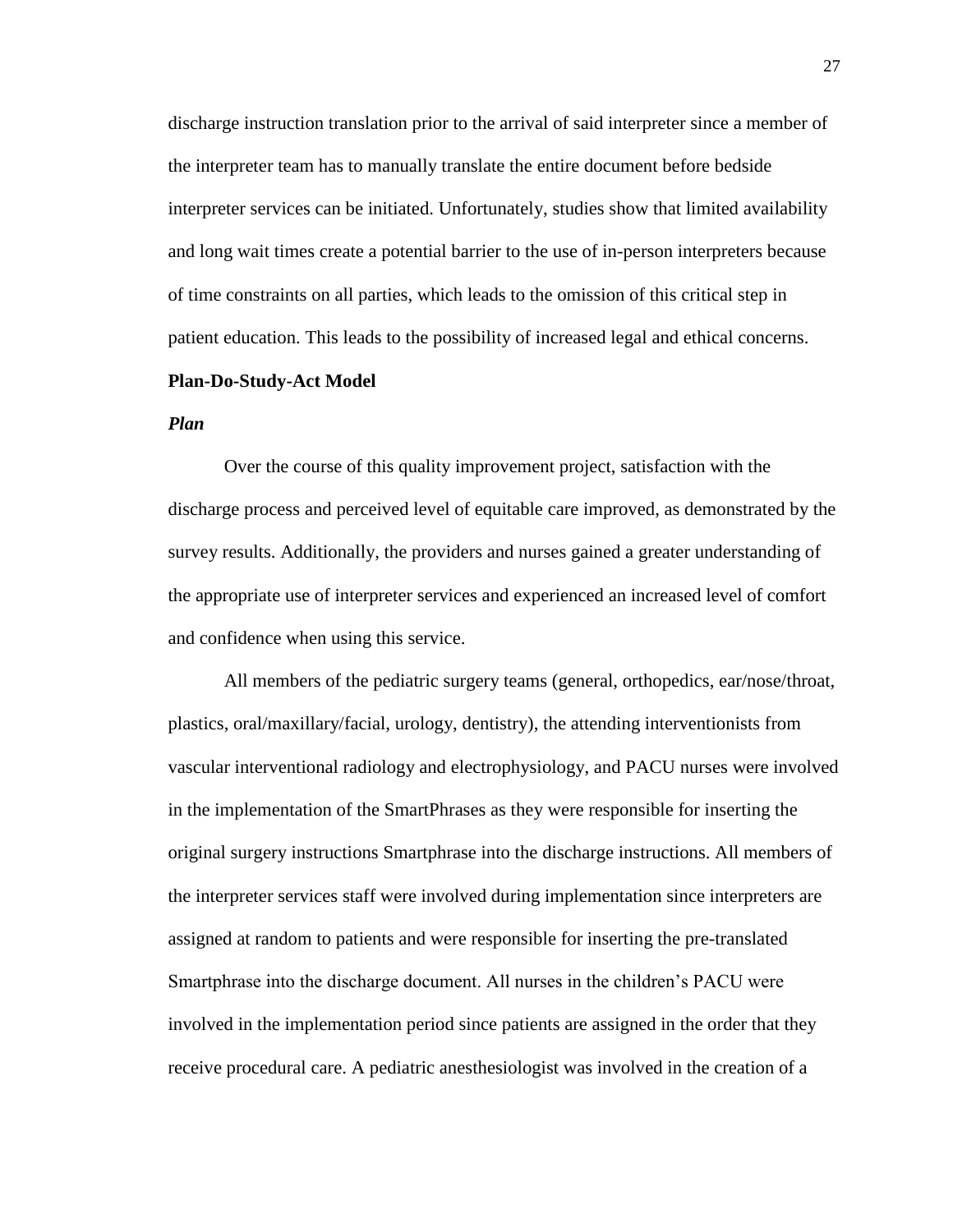Smartphrase for the post-anesthesia care portion of discharge instructions. Attending surgeons from the corresponding teams were involved in the creation of a Smartphrase for post-surgery care.

## *Do*

In fall 2021, SmartPhrases that are to be used by the pediatric surgery and interventionist teams, and pediatric post-anesthesia care were drafted by the corresponding teams. Discharge instructions and educational material were submitted with IRB applications. Requests for IRB approval by the hospital and the nursing research council were submitted during the fall 2021 semester, and again in the spring 2022 semester by the DNP student.

The creation of education for PACU nurses on optimizing interpreter services was completed by the interpreter services manager and the DNP student, with input from preoperative nurses and interpreters during the fall 2021 semester. This education was implemented after project approval. Implementation of SmartPhrases for LEP patients took place alongside nurse education.

## *Study*

Data gathering was performed starting with implementation and continued for its duration. Interpretation of data happened after 4 weeks of implementation. Specifically, staff satisfaction will be evaluated using a Likert-style survey.

## *Act*

Throughout the completion of this project, methods to ensure the longevity of this intervention and continuous improvement towards the goal were and will continue to be considered. Adjustments to the intervention and re-evaluation will be ongoing.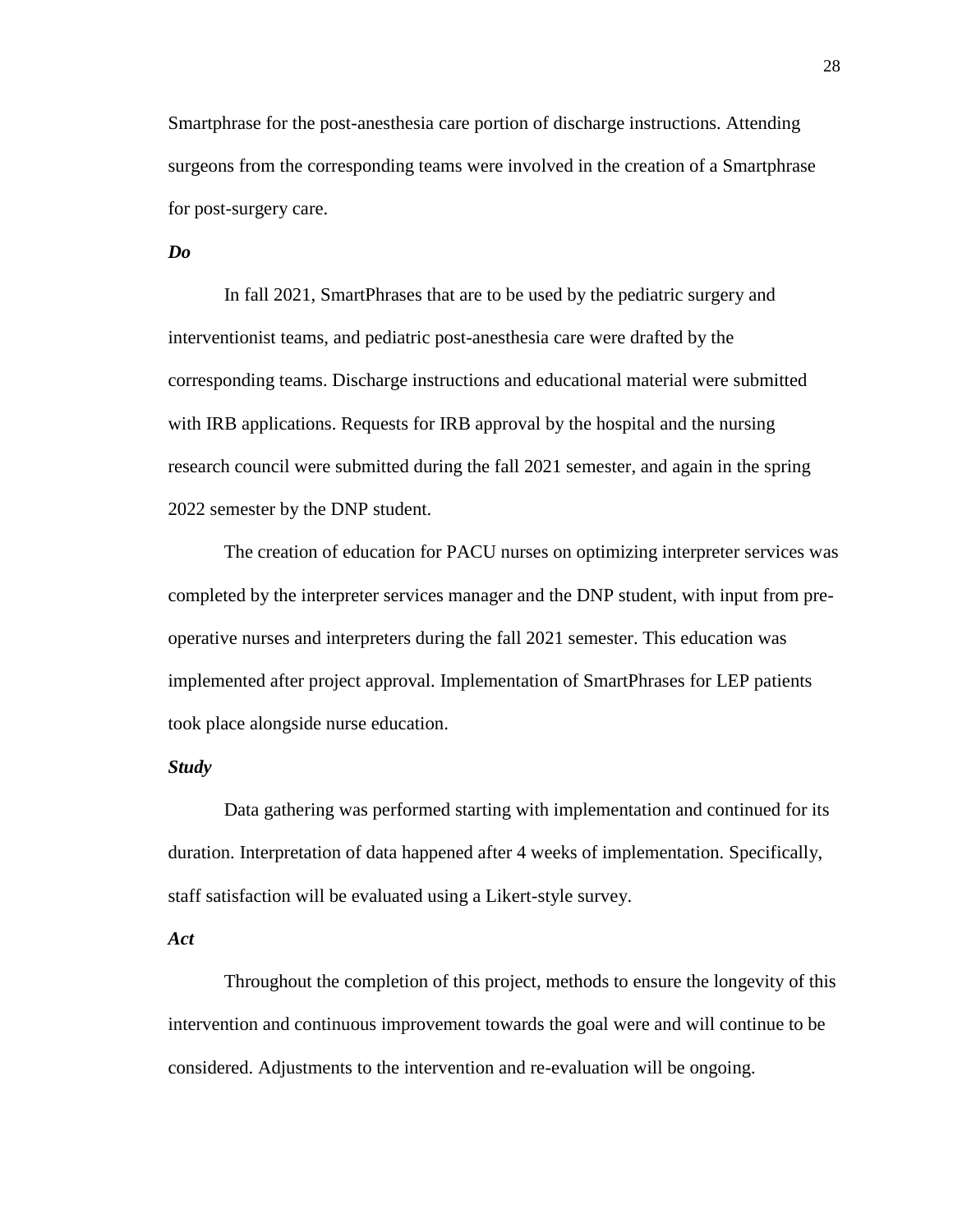# **Threats and Barriers**

A possible threat to this project was an operational risk since unclear or poorly communicated changes to the discharge process during the implementation of SmartPhrases in the children's PACU could have stalled the discharge process. A lack of communication among the interpreter services team related to the dissemination of translated documents caused a minor delay in the process during week one, but improved as the project continued.

During the implementation of this project, the first barrier identified was a lack of communication between the physician contacts for some of the surgical specialties involved and their colleagues, which include attending physicians, fellows, advanced practice providers, and residents. Specifically, there seemed to be a correlation between lack of communication and the size of the surgical team. The second barrier also involved communication, though this time it was between the interpreter services manager and their staff members. To remedy this issue, the project leader increased communication with the manager of this department by telephone and email to assure that she was reminded of the project's active status. To improve this project for future success, closer attention should be paid to the communication of instructions on the implementation process, as well as increased updates on the progress of the project.

#### **Monitoring of Implementation**

The DNP student conducting this project spent between 10 and 20 hours per week during the 4 weeks of implementation directly monitoring the progress within the unit. There were frequent check-in sessions with the PACU staff, members of the surgical teams, and professional interpreters in an attempt to identify and correct any possible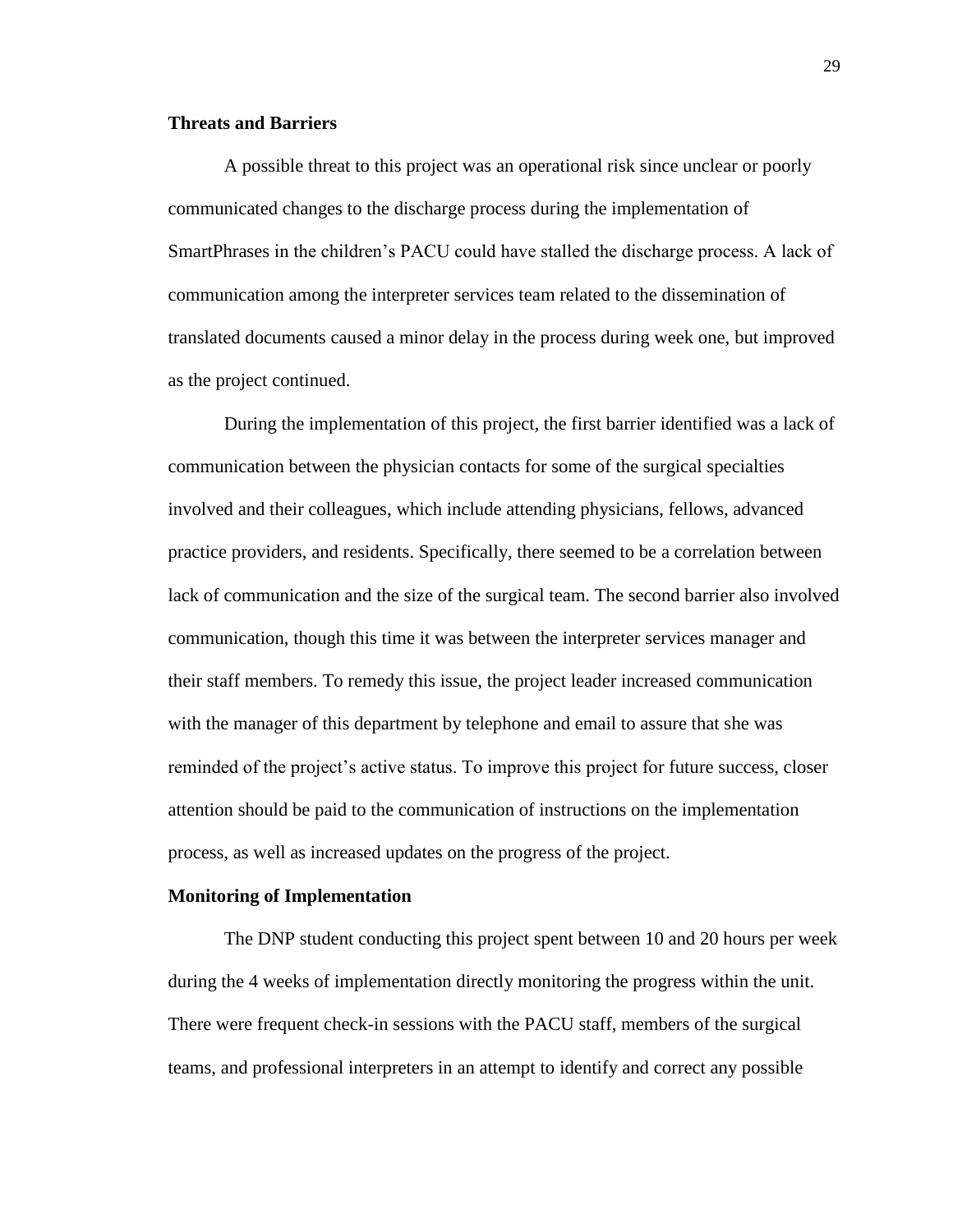issues in the implementation process. Additionally, staff members were encouraged to reach out to the DNP student via email or text message immediately if there were any identifiable issues.

# **Project Closure**

At the end of week 4, a Qualtrics survey was sent to all staff members of the children's PACU and interpreter services. The survey will remain open for 1 week, and then the results will be analyzed to determine staff satisfaction with the project. Improvements to the use of SmartPhrases in Spanish discharges will be ongoing and the staff will continue to utilize the SmartPhrases provided.

#### **Interpretation of Data**

To assess nurse and interpreter satisfaction with intervention, all participants were invited to complete a 2-item survey. The survey consisted of Likert-style statements in which the participants had the options of "strongly disagree", "somewhat disagree", "neither agree nor disagree", "somewhat agree", and "strongly agree". At the end of the 1-week response period, 10 participants completed the survey.

The first item of the survey was "The implementation of Spanish SmartPhrases for discharge teaching improved my satisfaction with the current process of the Spanishspeaking patient." Two participants selected "neither agree nor disagree", two selected "somewhat agree", and six selected "strongly agree". These results were encouraging since 80% of those who chose to respond to the survey felt that this intervention had a positive impact on the improvement of this process. Results are shown in Table 1 and Figure 3.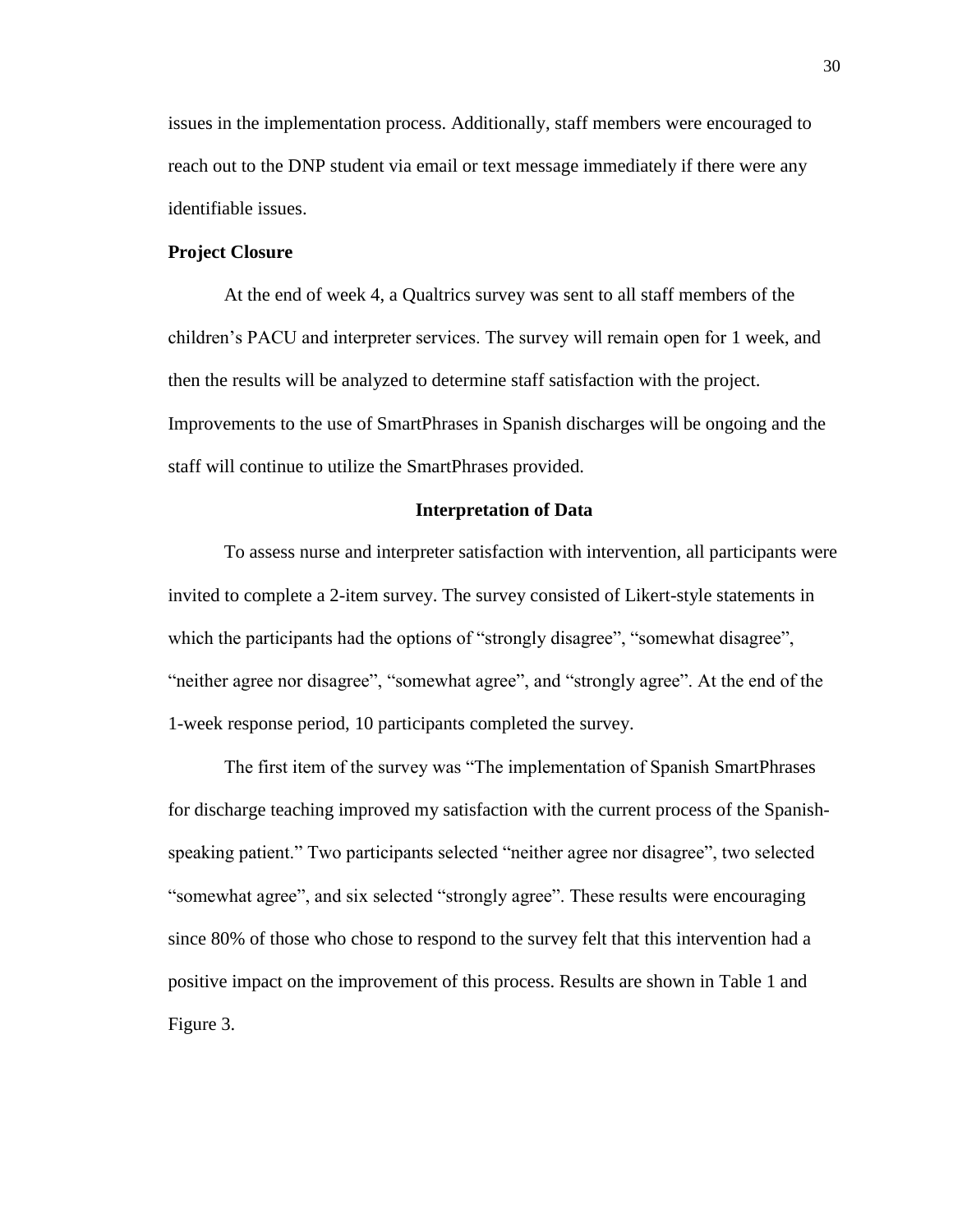# **Table 1**

# *Distribution of Responses to Satisfaction with Spanish SmartPhrases for Discharge*

| Teaching |  |  |
|----------|--|--|
|          |  |  |

| Satisfaction               | Frequency      | Percentage     |
|----------------------------|----------------|----------------|
| Strongly disagree          | $\overline{0}$ | 0              |
| Somewhat disagree          | $\overline{0}$ | $\overline{0}$ |
| Neither agree nor disagree | 2              | 20             |
| Somewhat agree             | 2              | 20             |
| Strongly agree             | 6              | 60             |

# **Figure 3**

*Response to Item 1: Satisfaction with Spanish SmartPhrases for Discharge Teaching*



The second item of the survey was "The implementation of Spanish SmartPhrases for discharge teaching improved my perceived level of equitable care provided to the Spanish-speaking patient." Two participants chose "neither agree nor disagree", one chose "somewhat agree", and seven chose "strongly agree". Once again, these results are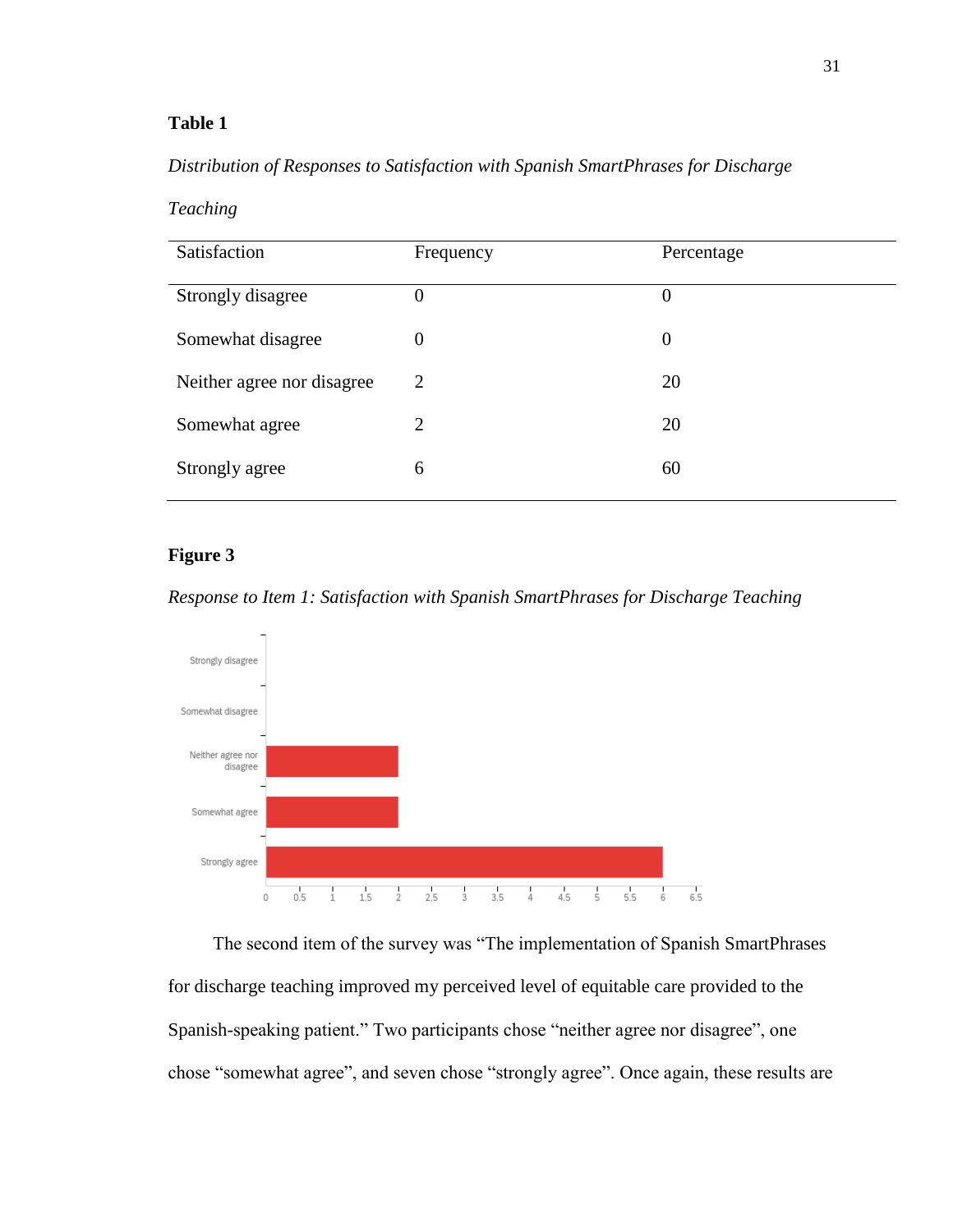encouraging since 80% of those who participated felt that this intervention had a positive impact on providing equitable care to the targeted group. Results are shown in Table 2 and Figure 4.

# **Table 2**

| Satisfaction      | Frequency        | Percentage       |
|-------------------|------------------|------------------|
| Strongly disagree | $\overline{0}$   | $\overline{0}$   |
| Somewhat disagree | $\boldsymbol{0}$ | $\boldsymbol{0}$ |
| Neither agree nor | $\overline{2}$   | 20               |
| disagree          |                  |                  |
| Somewhat agree    | $\mathbf{1}$     | 10               |
| Strongly agree    | 7                | 70               |
|                   |                  |                  |

*Distribution of Responses to Perceived Level of Equitable Care*

# **Figure 4**

*Response to Item 2: Perceived Level of Equitable Care*

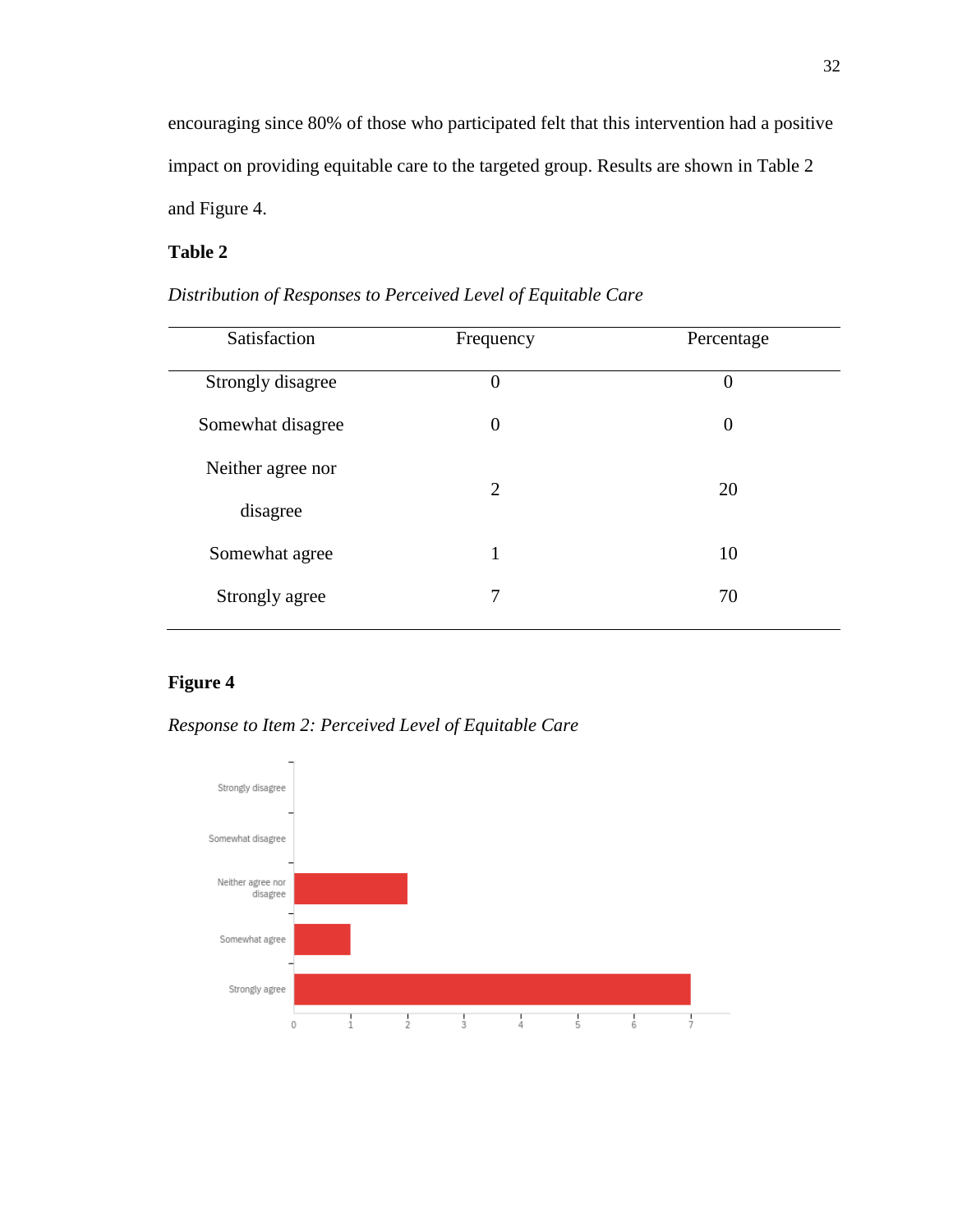As another component of this quality improvement project, we chose to track the rate of interpreter services utilization for the Spanish-Speaking patient during the 4-week implementation phase by tracking the number of requests made by nursing staff, and the number of interpreter notes entered after services were completed, indicating that they provided a service to the patient. Of the 36 Spanish-speaking patients who received services in the Children's PACU, there were 36 requests made by the nursing staff for interpretation services on their behalf. This indicates that 100% of patients who were identified as Spanish speaking were offered access to interpreter services. Of the 36 requests that were submitted, 35 interpreter notes were present in the patients' charts, indicating that 97.2% of patients received the translation and/or in-person interpretation services.

#### **Process Improvement Data**

As a result of this project, the children's PACU has an established system for utilizing SmartPhrases in the discharge process for Spanish Speaking, LEP patients. Those who are responsible for initiating and carrying out this process, nurses and interpreters, reported a significant (80%) increase in satisfaction with this process when compared to the process used prior to this intervention. In addition, it was determined that interpreter services are being utilized as they should be for Spanish-speaking patients. On further review of the one patient who had an interpreter request placed on their behalf, but did not use the service, it was determined that the parents elected to forgo services due to the potential wait time. It is anticipated the project's process can continue to be improved, which will continue to indirectly improve other factors such as wait times.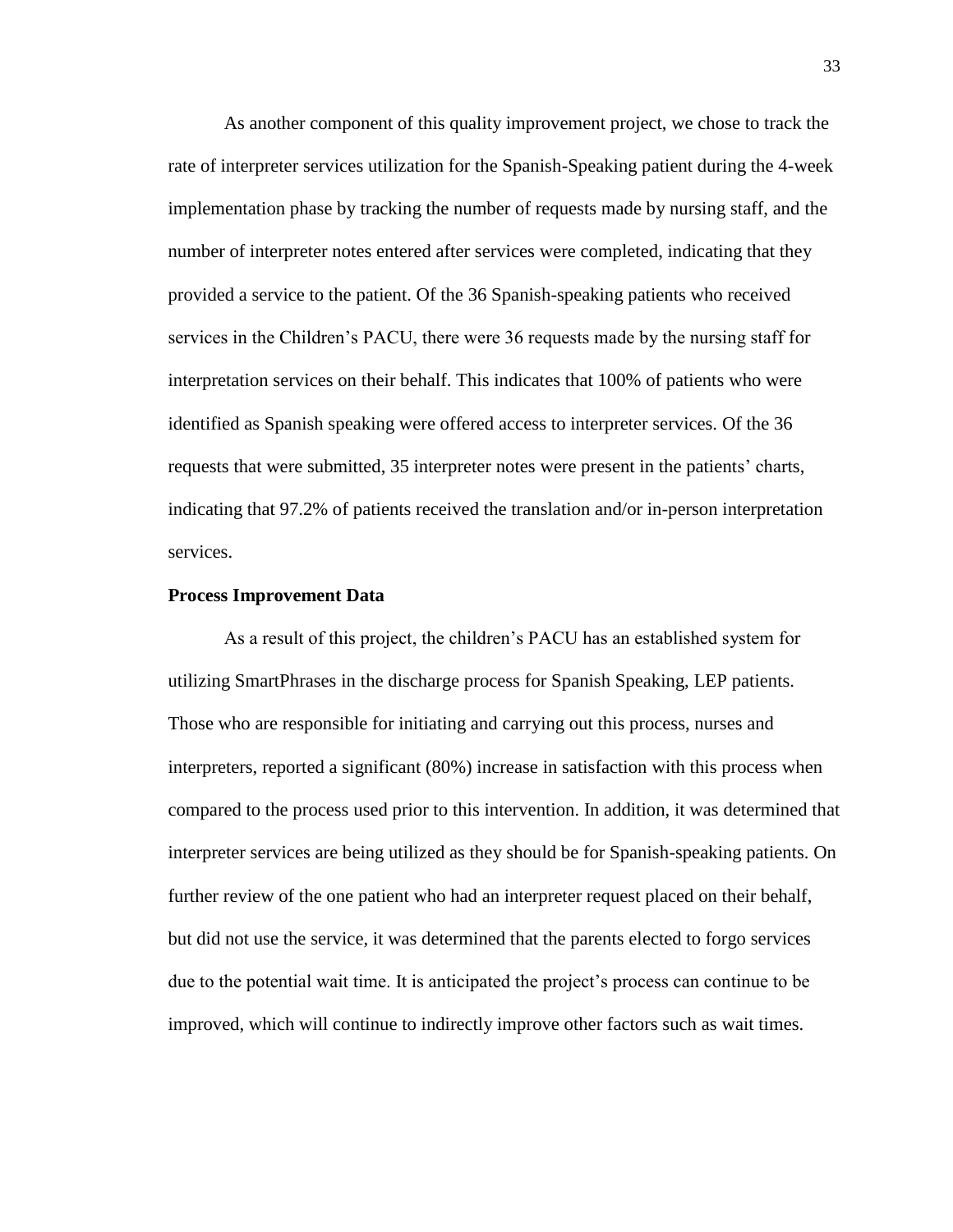This project will be sustained by the DNP student, the nurse manager of the children's PACU, and the manager of interpreter services. In the future, this team would like to examine wait times and how they are influenced by SmartPhrases use. Additionally, further collaboration with surgical teams to expand the variety of SmartPhrases available will further improve this process.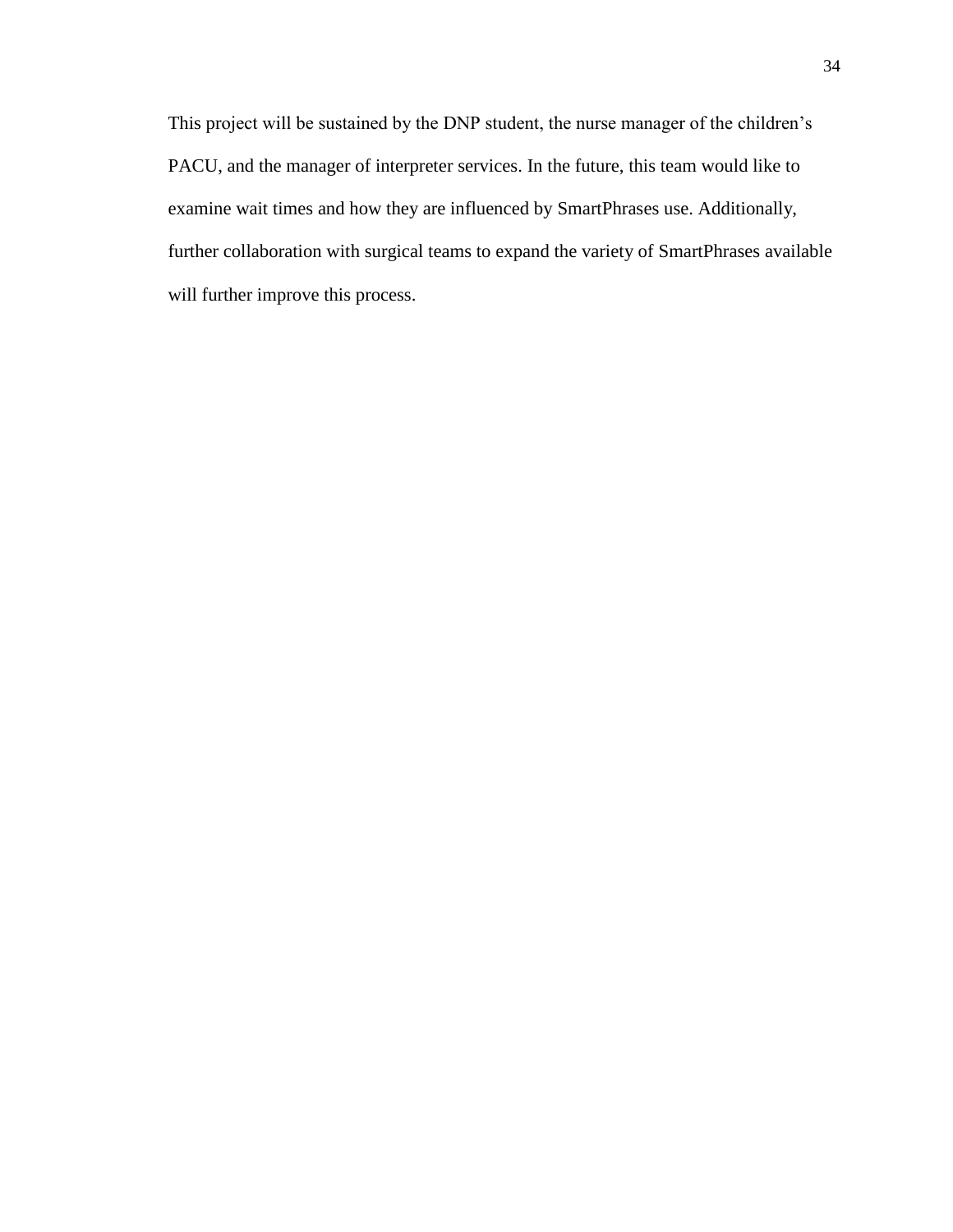## **References**

Baurer, D., Yonek, J. C., Cohen, A. B., Restuccia, J. D., & Hasnain-Wynia, R. (2014). System-level factors affecting clinicians' perceptions and use of interpreter services in California public hospitals. *Journal of Immigrant Minority Health, 16*, 211–217.<https://doi.org/10.1007/s10903-012-9722-3>

Garcia-Jimenez, M., Calvo-Friedman, A., Singer, K., & Tanner, M. (2019). Patient experiences with the use of telephone interpreter services: An exploratory, qualitative study of Spanish-speaking patients at an urban community health center. *Narrative Inquiry in Bioethics, 9*(2), 149-162.

<https://doi.org/10.1353/nib.2019.0027>

- Gutman, C. K., Cousins, L., Gritton, J., Klein, E. J., Brown, J. C., Scannell, J., & Lion, K. C. (2018). Professional interpreter use and discharge communication in the pediatric emergency department. *Academic Pediatrics,18*(8), 935-943. <https://doi.org/10.1016/j.acap.2018.07.004>
- Guerrero, N., Small, A. L., Schwei, R. J., & Jacobs, E A. (2018). Informing physician strategies to overcome language barriers in encounters with pediatric patients. *Patient Education and Counseling, 101*(4), 653-658.

<https://doi.org/10.1016/j.pec.2017.10.018>

Holland, A. W. (2018). *Interpreter services for patients with limited English proficiency in primary care: A prerequisite for providing ethical healthcare* [Unpublished master's thesis]. Temple University.<https://doi.org/10.34944/dspace/2998>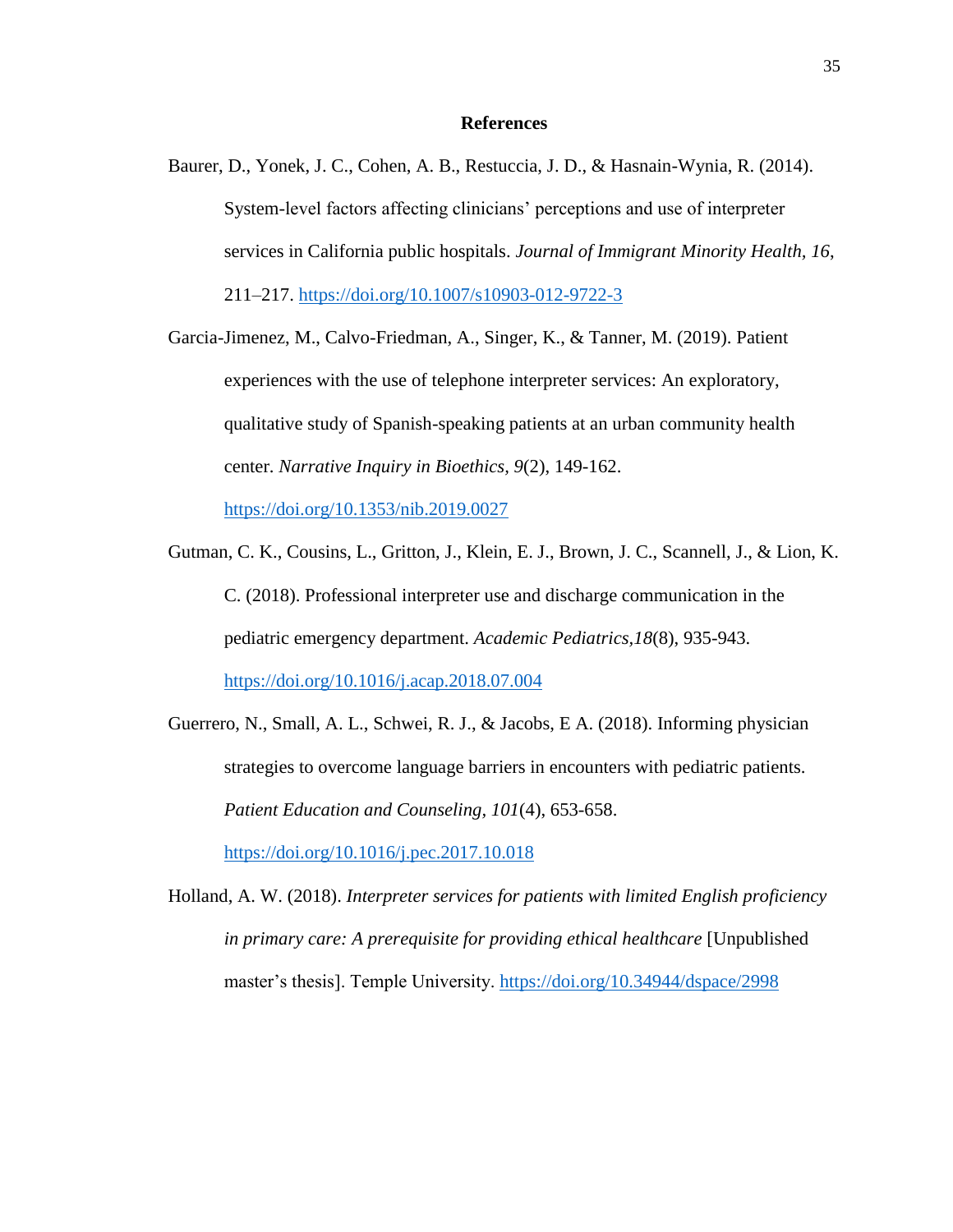- Ji, X., Chow, E., Abdelhamid, K., Naumova, D., Mate, K. K. V., Bergeron, A., & Lebouche, B. (2021). Utility of mobile technology in medical interpretation: A literature review of current practices. *Patient Education and Counseling, 104*(9), 2137-2145*.* <https://doi.org/10.1016/j.pec.2021.02.019>
- Joseph, C., Garruba, M., & Melder, A. (2017). Patient satisfaction of telephone or video interpreter services compared with in-person services: A systematic review. *Australian Health Review, 42*(2),168-177.<https://doi.org/10.1071/AH16195>
- Kamerling, S., & Lawler, L. (2016). Partnering with interpreter services in the perioperative environment to improve safety and quality of care to patients and families with limited English proficiency. *Journal of PeriAnesthesia Nursing, 31*(4), e14.<https://doi.org./10.1016/j.jopan.2016.04.033>
- Karliner, L., Pérez-Stable, E. J., & Gregorich, S. (2017). Convenient access to professional interpreters in the hospital decreases readmission rates and estimated hospital expenditures for patients with limited English proficiency. *Medical Care, 55*(3), 199–206.<https://dx.doi.org/10.1097%2FMLR.0000000000000643>
- Lopez-Bushnell, F. K., Guerra-Sandoval, G., Schutzman, E. Z., Langsjoen, J., & Villalobos, N. E. (2020). Increasing communication with healthcare providers for patients with limited English proficiency through interpreter language services education. *Medsurg Nursing, 29*(2), 89-95. [https://www.proquest.com/openview/1bc1c33caa930f2450fe1f8e370a79a6/1?pq](https://www.proquest.com/openview/1bc1c33caa930f2450fe1f8e370a79a6/1?pq-origsite=gscholar&cbl=30764)[origsite=gscholar&cbl=30764](https://www.proquest.com/openview/1bc1c33caa930f2450fe1f8e370a79a6/1?pq-origsite=gscholar&cbl=30764)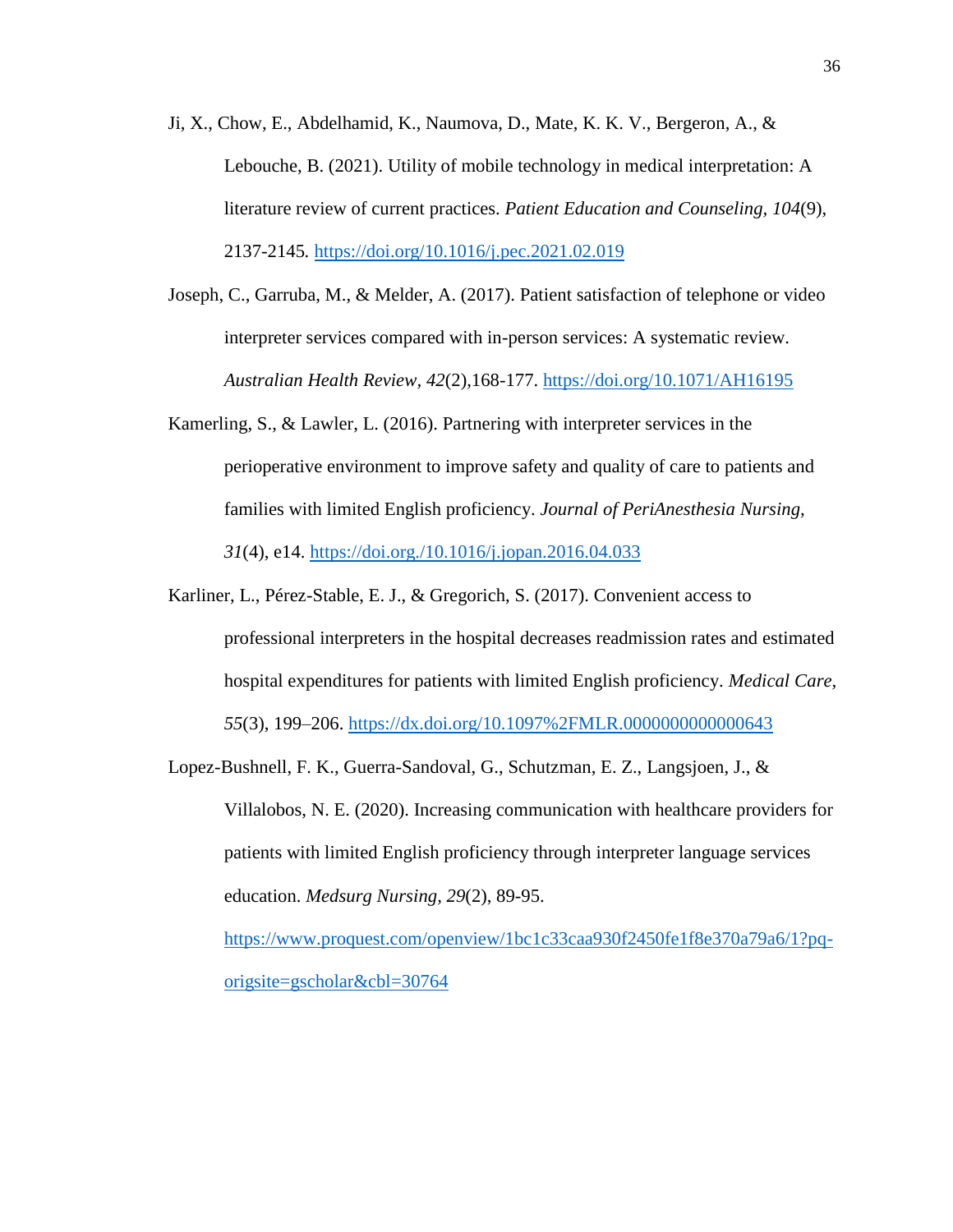- Lor, M., Xiong, P., Schwei, R. J., Bowers, B. J., & Jacobs, E. A. (2016). Limited English proficient Hmong- and Spanish-speaking patients' perceptions of the quality of interpreter services. *International Journal of Nursing Studies, 54,* 75-83. [https://doi.org/10.1016/j.ijnurstu.2015.03.019](https://doi-org.ezproxy.gardner-webb.edu/10.1016/j.ijnurstu.2015.03.019)
- Michalec, B., Maiden, K., Ortiz, J., Bell, A. V., & Ehrenthal, D B. (2015). Providers' perceptions of medical interpreter services and limited English proficiency (LEP) patients: Understanding the "bigger picture." *Journal of Applied Social Science, 9*(2), 156–169. https://doi.org[/10.1177/1936724414550247](https://doi-org.ezproxy.gardner-webb.edu/10.1177/1936724414550247)
- Rorie, S. (2015). Using medical interpreters to provide culturally competent care. *AORN Journal, 101*(2), 7-9. [https://doi.org/10.1016/S0001-2092\(14\)01420-3](https://doi.org/10.1016/S0001-2092(14)01420-3)
- Shone, E. (2020). 'Pick up the phone': A multidisciplinary team quality improvement project into the use of and access to telephone interpreter services within perinatal care. *Archives of Disease in Childhood, 105*(47), A47. <http://dx.doi.org/10.1136/archdischild-2020-rcpch.113>
- Tam, I., Huang, M. Z., Patel, A., Rhee, K. E., & Fisher, E. (2020). Spanish interpreter services for the hospitalized pediatric patient: Provider and interpreter perceptions. *Academic Pediatrics, 20*(2):216-224. <https://doi.org/10.1016/j.acap.2019.08.012>
- Zaccagnini, M. & Pechacek, J. M. (2021). *The doctor of nursing practice essentials: A new model for advanced practice nursing* (4th ed.)*.* Jones & Bartlett Publishing.